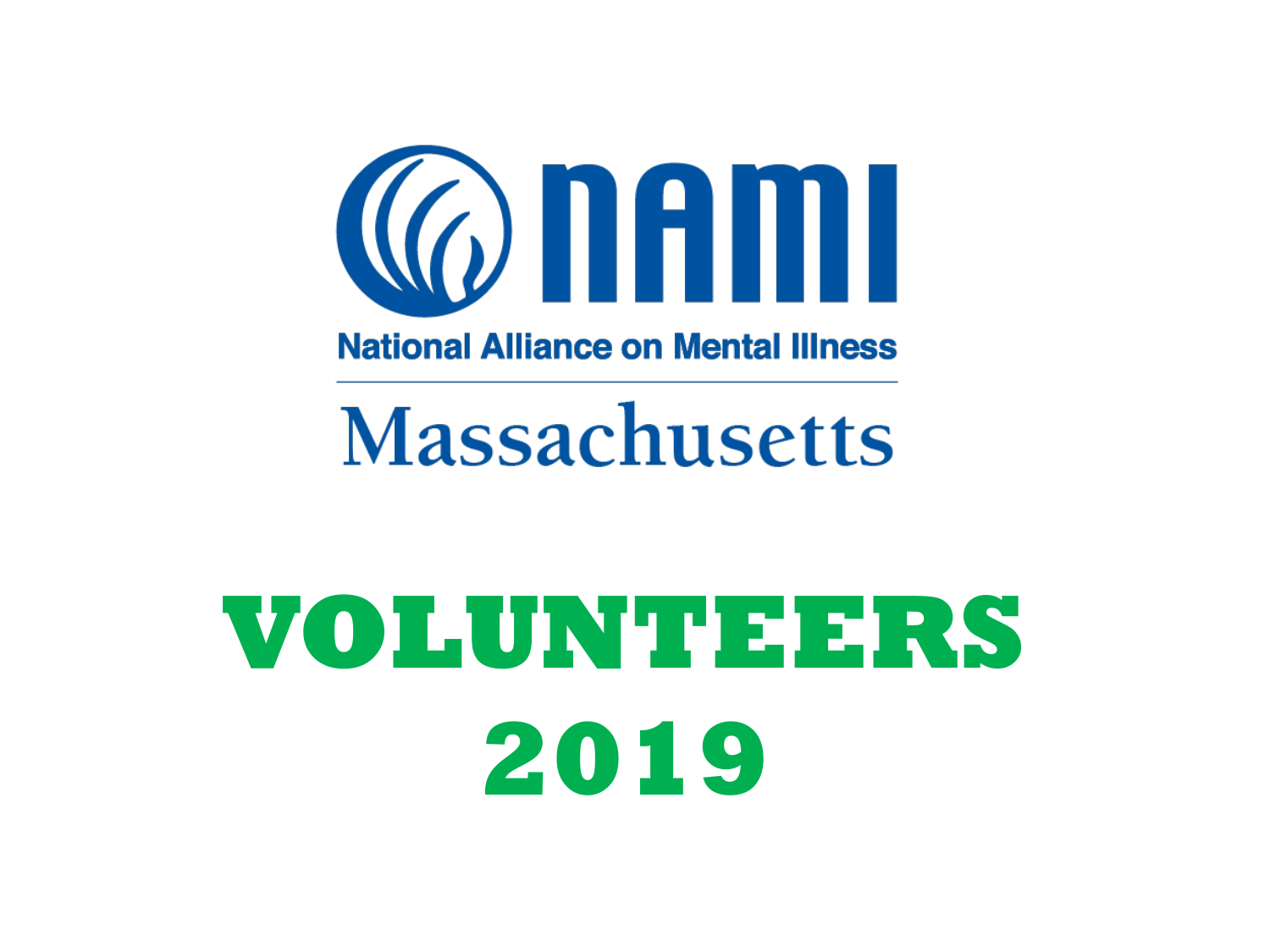#### **Allies for Student Mental Health Presenters**

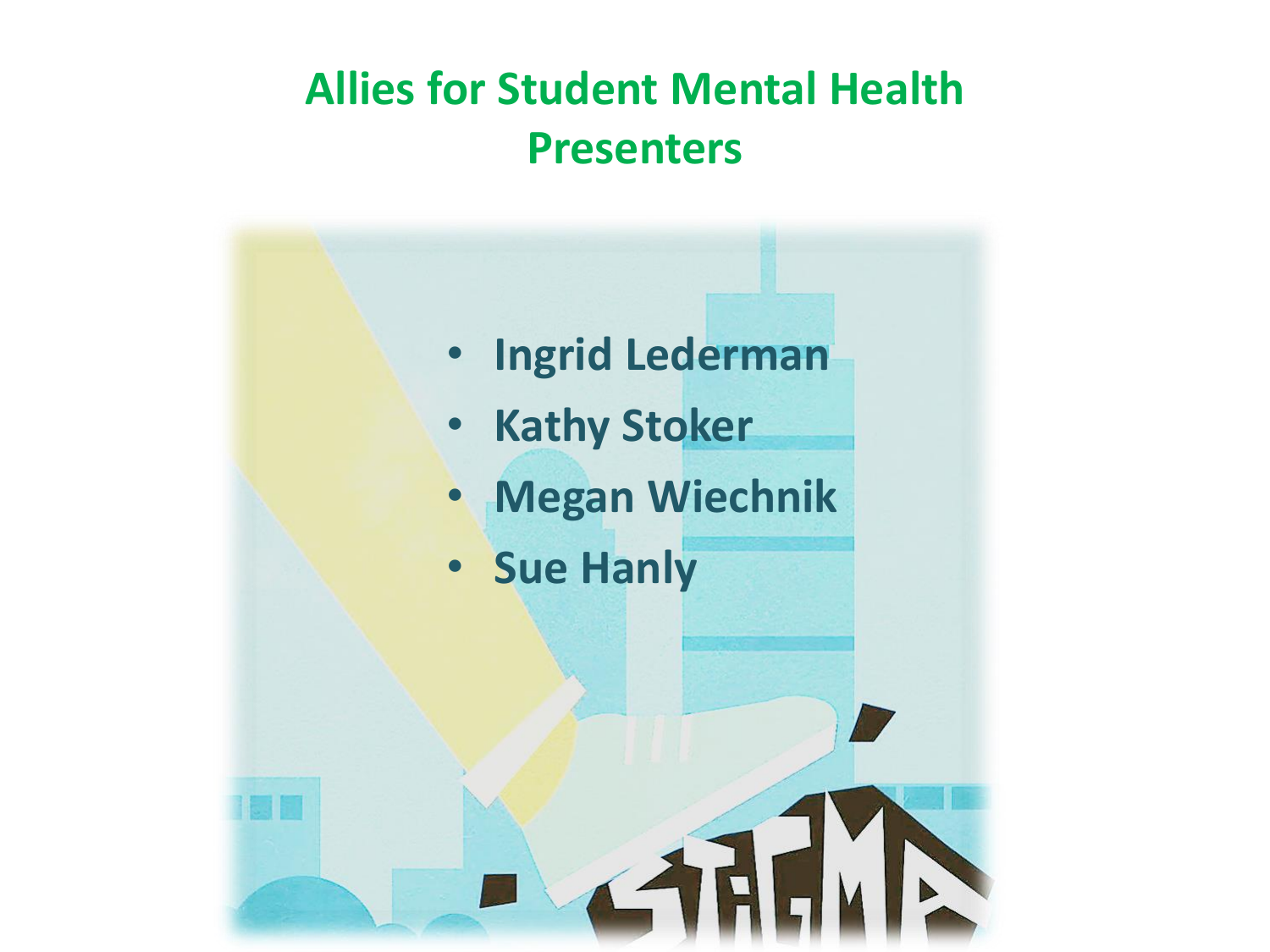

#### **Teachers**

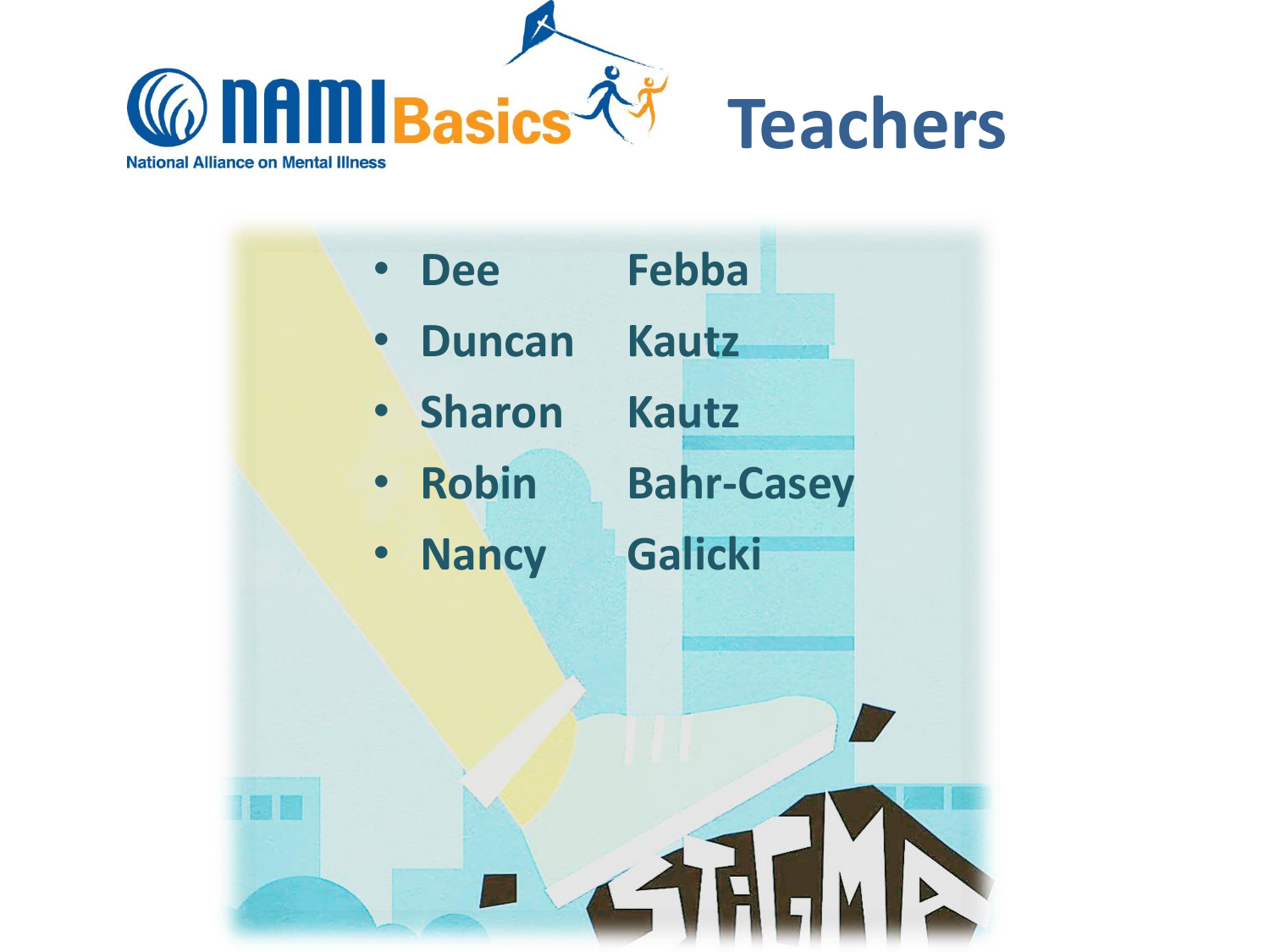

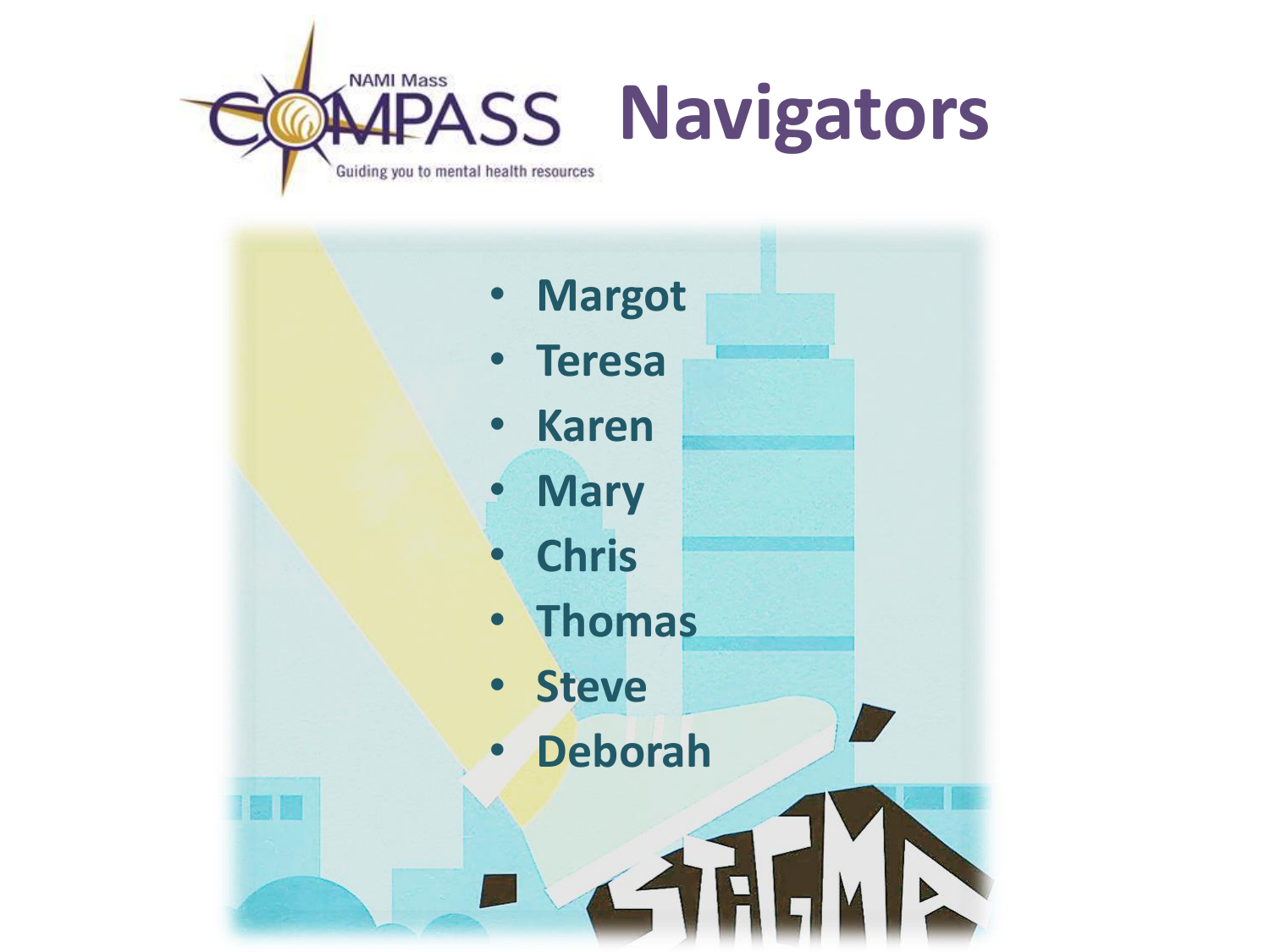

- **David Andrews**
- **Marcy Bienen**
- **Ruth Blount**
- **Paul Boisvert**
- **Darlene Bourgeois**
- **Sandra Braga**
- **Donna Bunn**
- **Robin Bahr-Casey**
- **Francis Burnett**
- 
- 
- 
- **Jack Casey**
- 
- **Joyce Calogero**
- **Steve Carmel**
- **Deb Carmel**
	-
	- **Lynn Chenevert**
- **Kathleen Considine**
- - **Ben Cortes**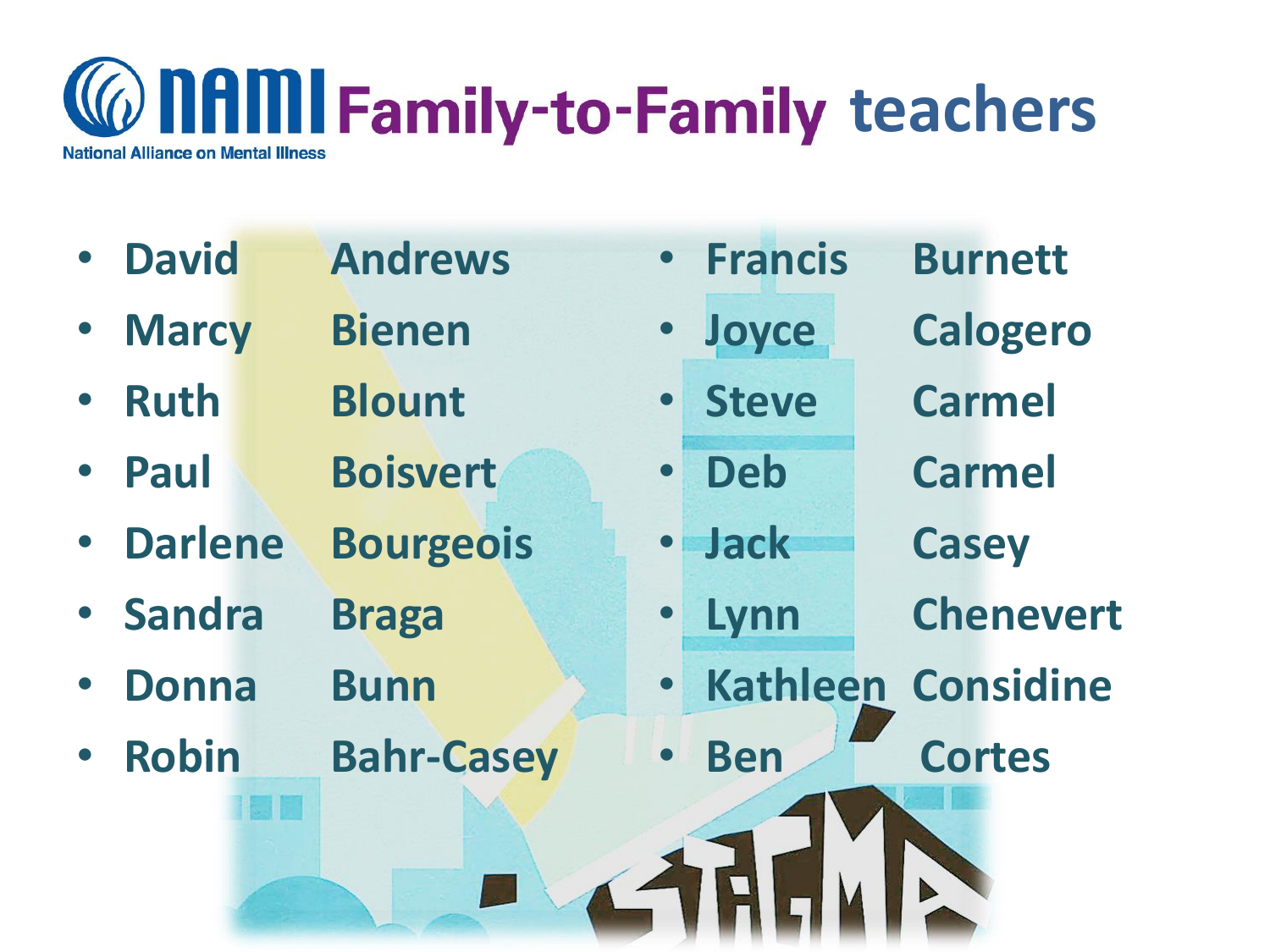

- **Patti Cromack**
- **Pat Danielson**
- **Larry DeAngelo**
- **Barbara DeCunzo**
- **Sharon deVos**
- **Susan DiVenuto**
- **Sara Dodd**
- **Maureen Donovan**
- **Dick Edgar**
- 
- **Dee Febba**
- **Lizzy Filkins**
- 
- **Scotti Finnegan**
- **Ellen Farran**
	-
	-
- **Richard Finnegan**
	-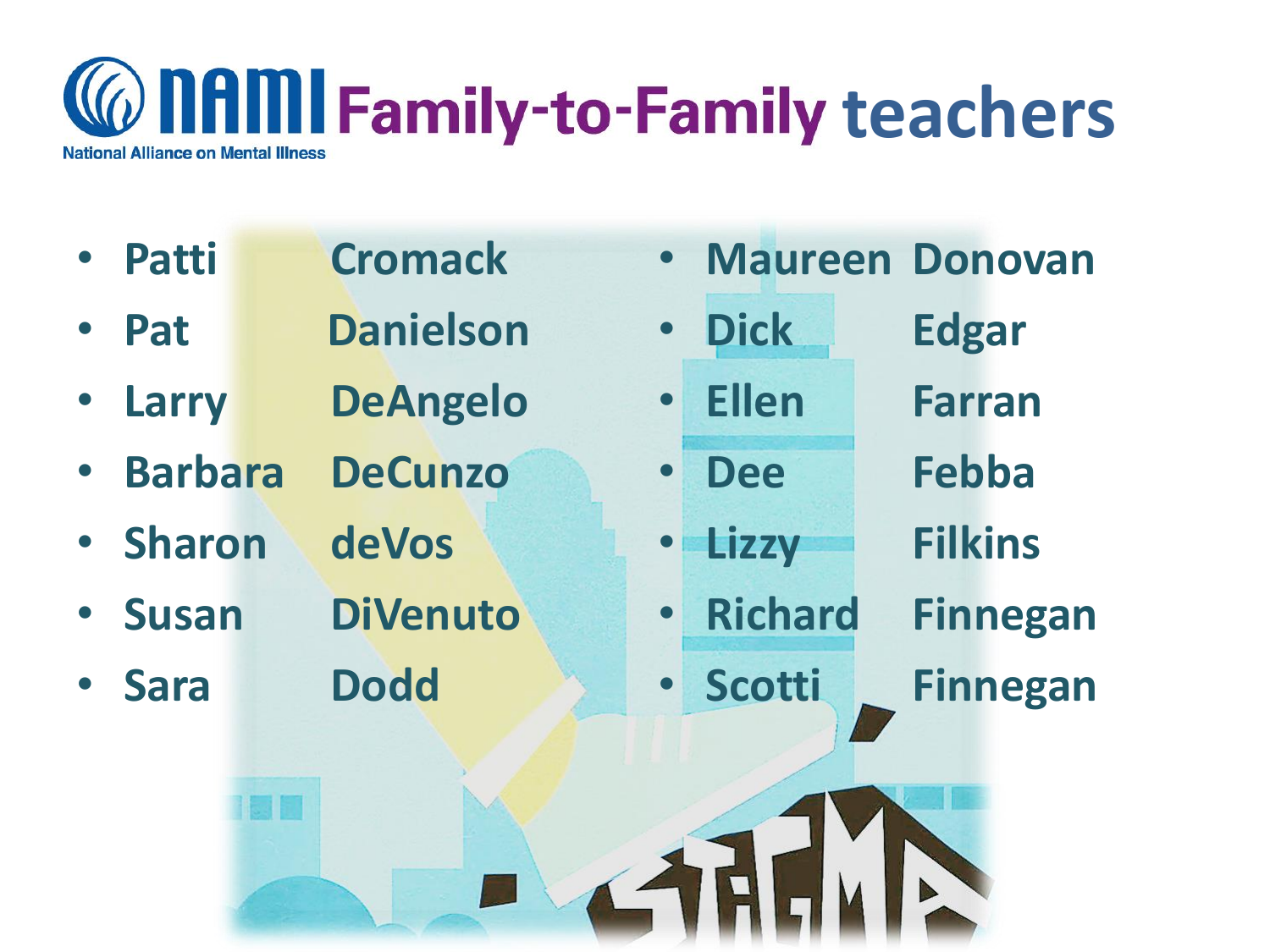#### *Q* **RHMI Family-to-Family teachers National Alliance on Mental Illness**

- **Elizabeth Fong**
- **Grace Franco**
- **Brian Garrity**
- **Molly Garrity**
- **Sheila Girard**
- **Robert Girard**
- **Megan Grennan**
- **Steve Hadden**
- 
- 
- 
- 
- **George Howe**
- 
- 
- 
- **Mary Harris**
- **Ann Haycox**
- **Triscia Hennessy**
- **Janet Hodges**
	-
- **Ruth Kandel**
	- **Susie Kennan**
	- **Judy Kenson**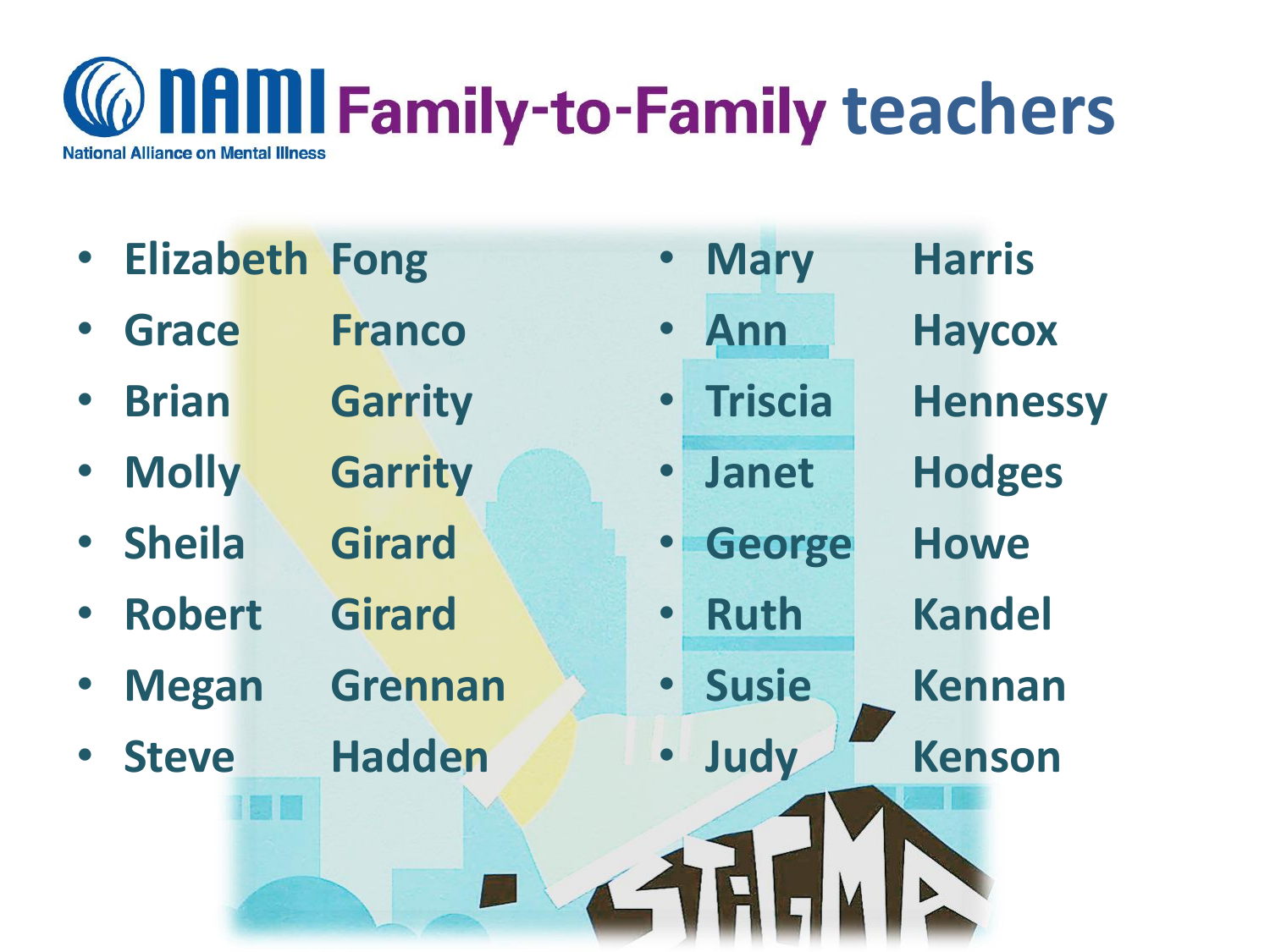#### **CO NAINI Family-to-Family teachers National Alliance on Mental Illness**

- **Priyadarshi Khare**
- **Lori Krinsky**
- **Katrina Lastih**
- **Nioma Lazarine**
- **Kim Lemmon**
- **Linda Lewis**
- **Wendy Lindsay**
- **Alexizendria Link**
- **Jean Mantha**
- 
- **Norma Mora**
- **Ana L. Marchan**
	-
	- **Marilyn Moran**
- **Katharine Neadow** 
	- **Suzi Newman**
- **Michele O'Brien**
- **Joanne Owen**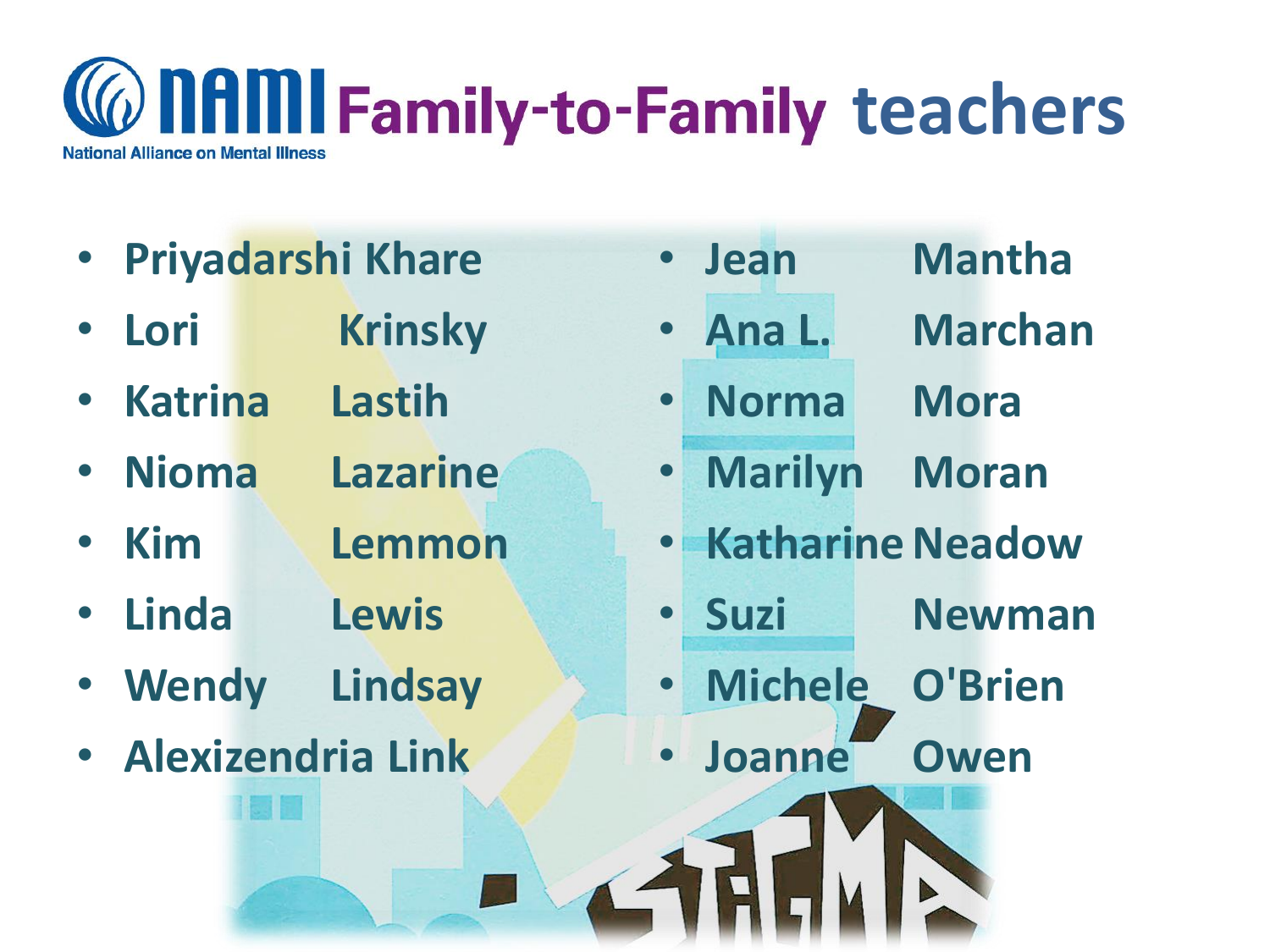#### **CO NAMI Family-to-Family teachers National Alliance on Mental Illness**

- **Josh Portuondo-Dember**
- **Dori Prescott**
- **Glenn Prescott**
- **Pat Riley**
- **Mary Robinson**
- **Ray Ben Rodriguez**
- **Karen Santos**
- **Tom Scurfield**
- **Susan Sharbaugh**
- **Rae Simpson**
- **Phyllis Terrey**
- **Janette Tibets**
- **Patrick Tuckey**
- **Brenda Venice**
- **Kim Wykes**
- **Dominique Zarella**
	-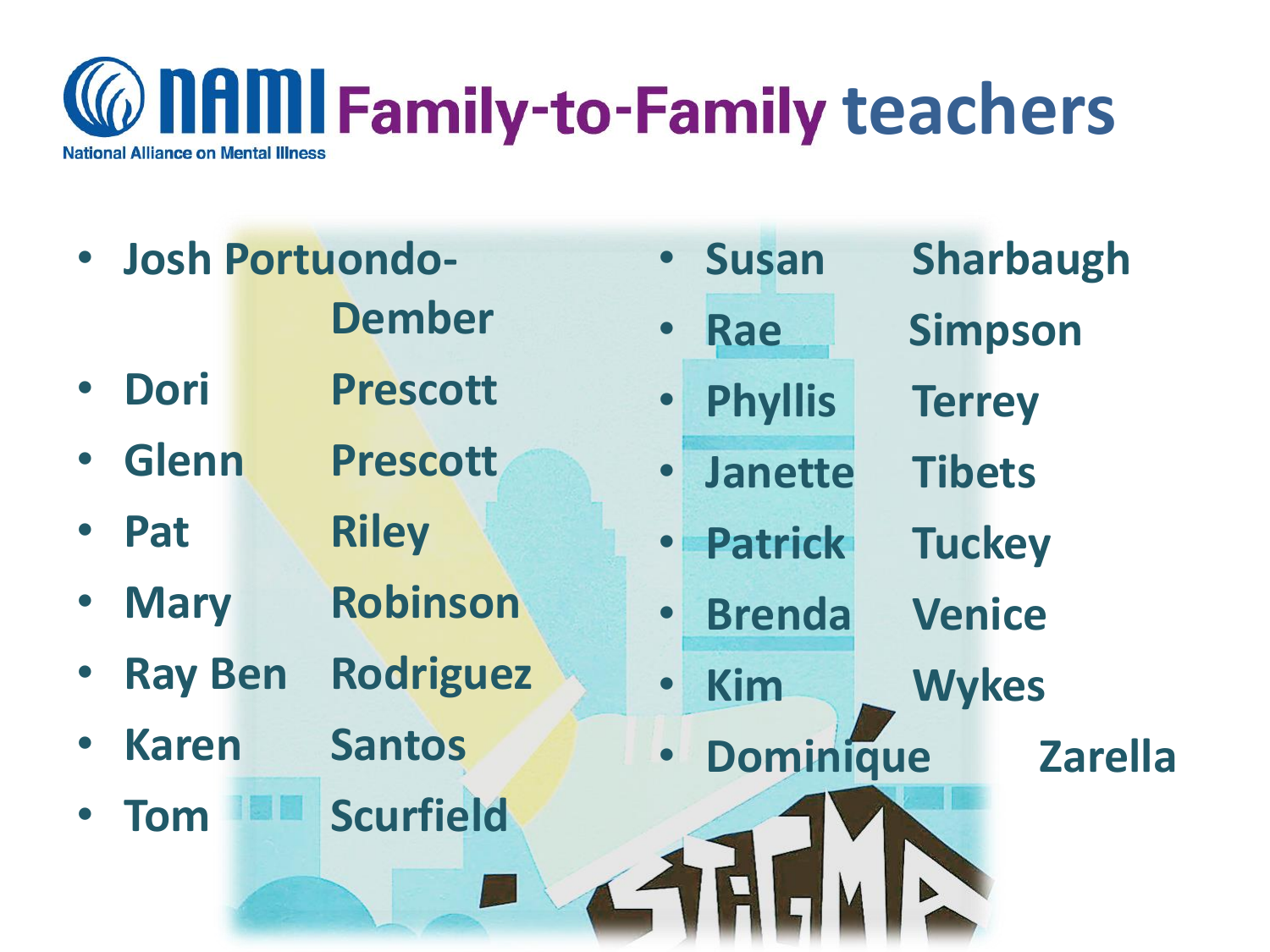



- **Susan McDougall**
- **Judy McKendry**
- **Bernie Gallant**
- **Michael Koplove**
- **Janet Hodges**
- **Ivy Pompei**
- **Lynda McCumber**
- **Chris Sadkowski**
- **Holly Knapp**
- **Wendy Lindsay**
- **Patricia Hadley**
- **Phil Hadley**
- **Richard Edgar**
- **Elaine Dean**
- **Sheila Girard**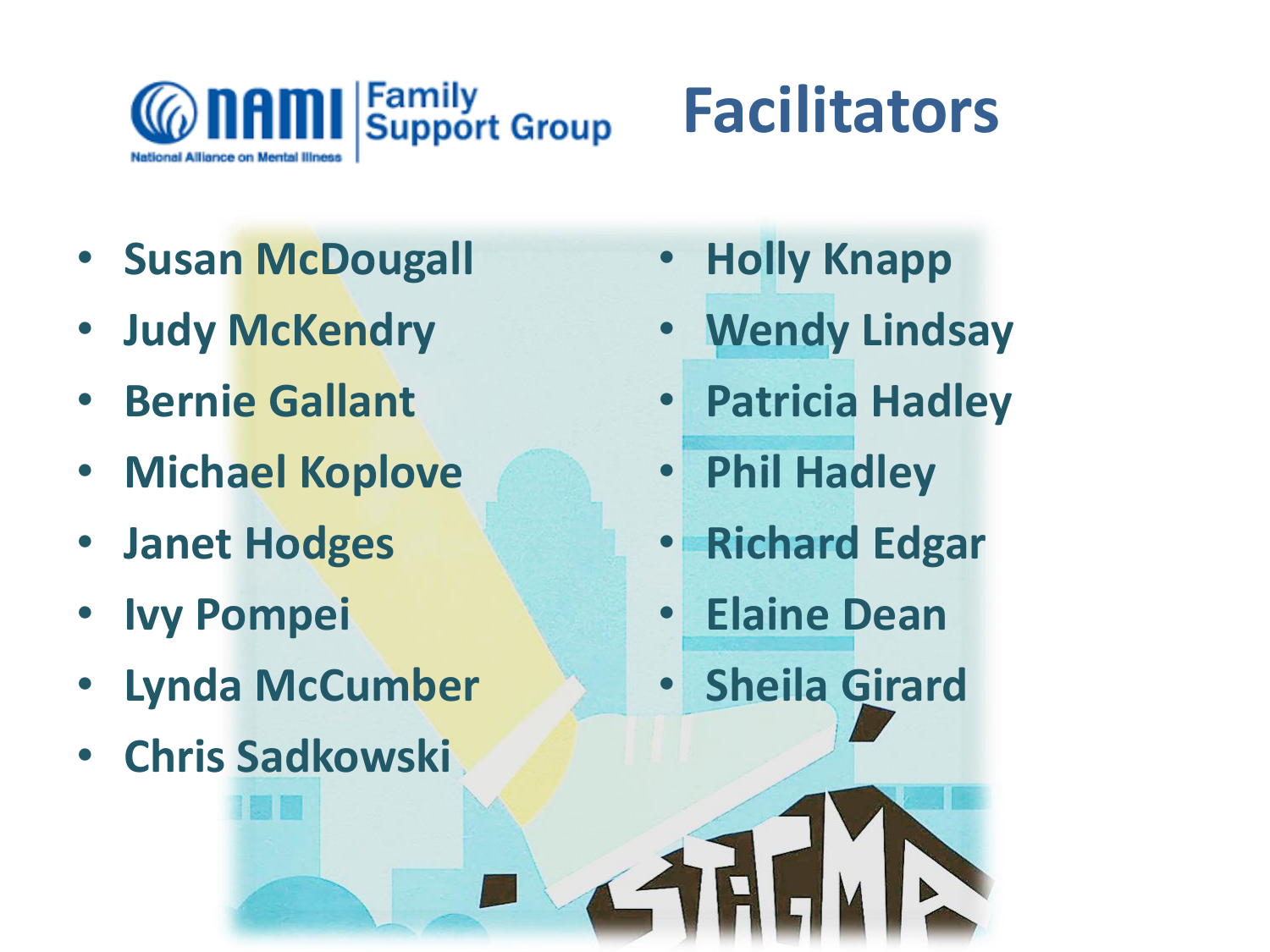



- **Cate Daniels**
- **Diane Beales**
- **Ross Beales**
- **Maria Shepherd**
- **Maury Wood**
- **Rae Simpson**
- **Elizabeth Fong**
- **Lisa Fownes**
- **Larry Ouellette**
- **Monica M. Lynch**
- **Mark Zanger**
- **Jane Boyer**
- **Nancy Stanton**
- **Glenn Vanaman**
- **Vivian Dole**
- **Sid Gelb**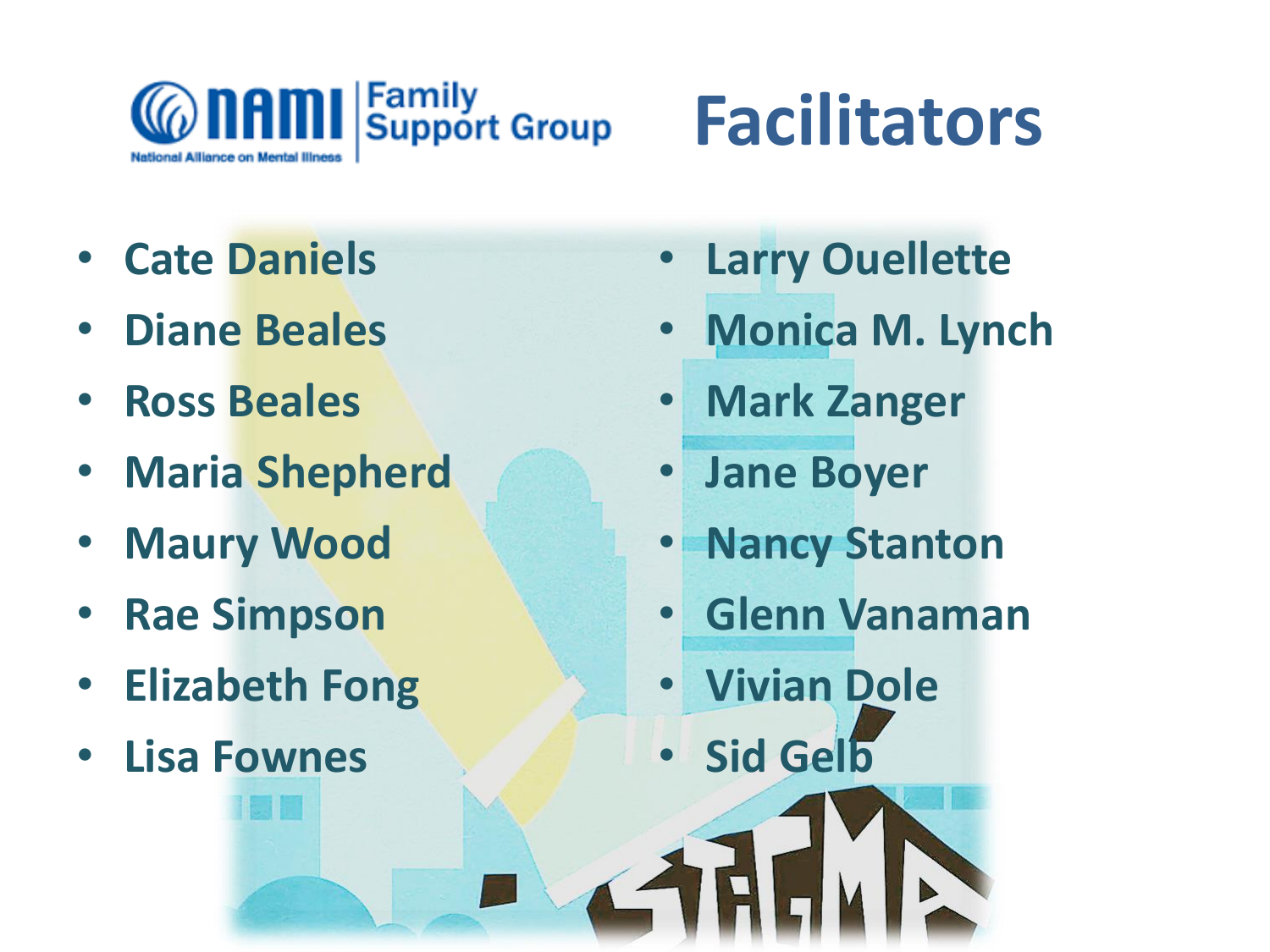

# **Facilitators**

- **Marijane Tuohy**
- **Tracey Rooney**
- **Maria Shepherd**
- **Maury Wood**
- **Judson Phelps**
- **Becky McClanahan**
- **Brenda Venice**
- **Beni Costa-Reedy**
- **Bill Fisher**
- **Kathy McLeavy - Fisher**
- **Jud Phelps**
- **Mariann Delvecchio**
- **Katherine Neadow**
- **Cecilia Brennan**
- **Suzanne Fronzuto**
- **Ruth Blount**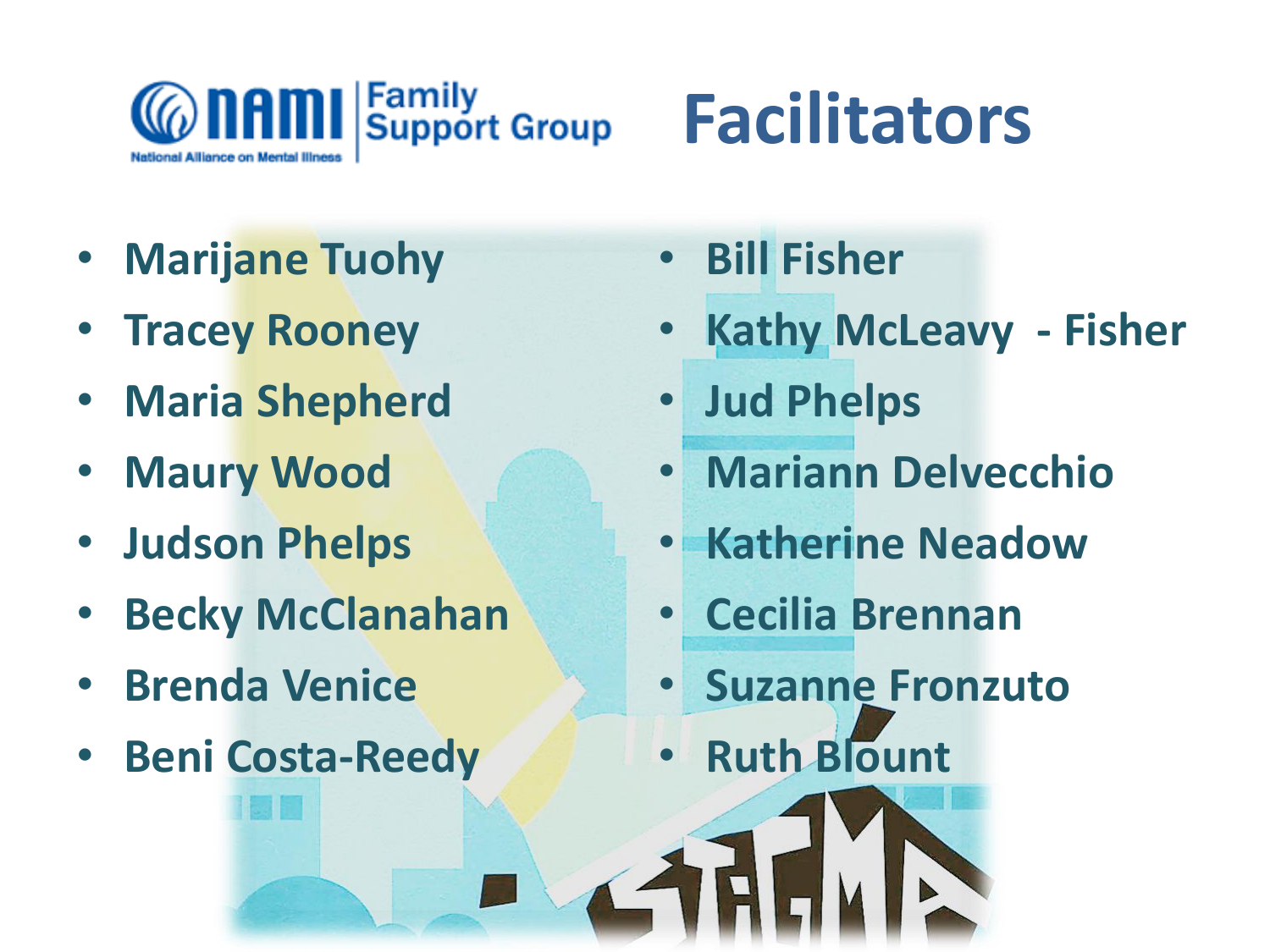



- **Meg Glidden**
- **Brenda Venice**
- **Kathleen Considine**
- **Barbara DeCunzo**
- **Jean Childres**
- **Sheila Flaherty**
- **Judson Phelps**
- **Brenda Venice**
- **Edie Scott**
- **Ben Cortes**
- **Ray Ben Rodriguez**
- **Ana Marchan**
- **Paul Boisvert**
- **Cathy Gaudet**
- **Chelsea Gaudet**
- **Jean Durkin**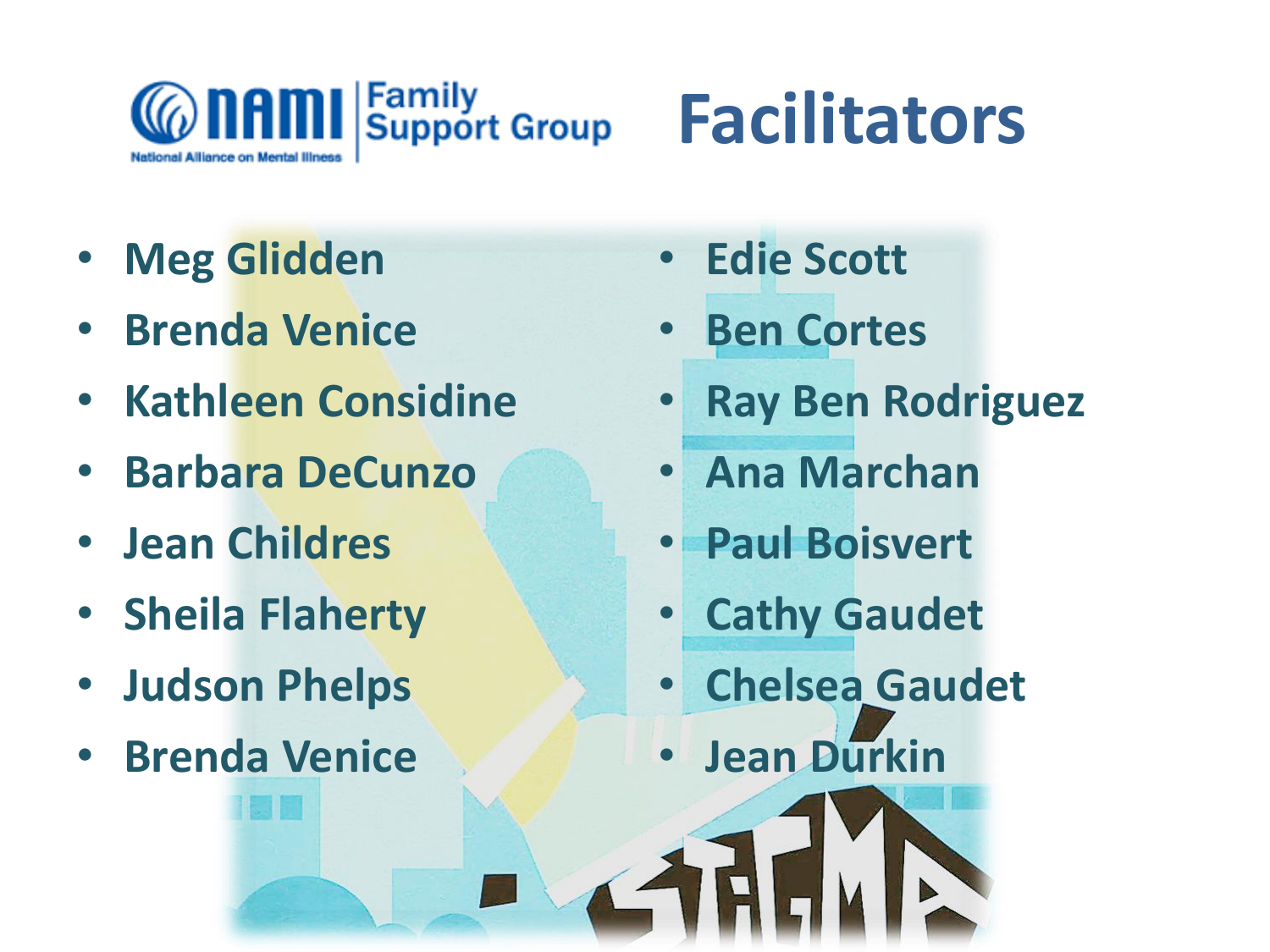

# **Facilitators**

- **Walter Linehan**
- **Larry DeAngelo**
- **Margie Linehan**
- **Tina DeAngelo**
- **Nancy Stanton**
- **Glenn Vanaman**
- **Tracey Rooney**
- **Bill Muszinski**
- **Nancy Muszinski**
- **Daris Emerson**
- **Carol Magrone**
- **Bill Magrone**
- **Jen Mannino**
- **Marsha Berniske**
- **Ed Berniske**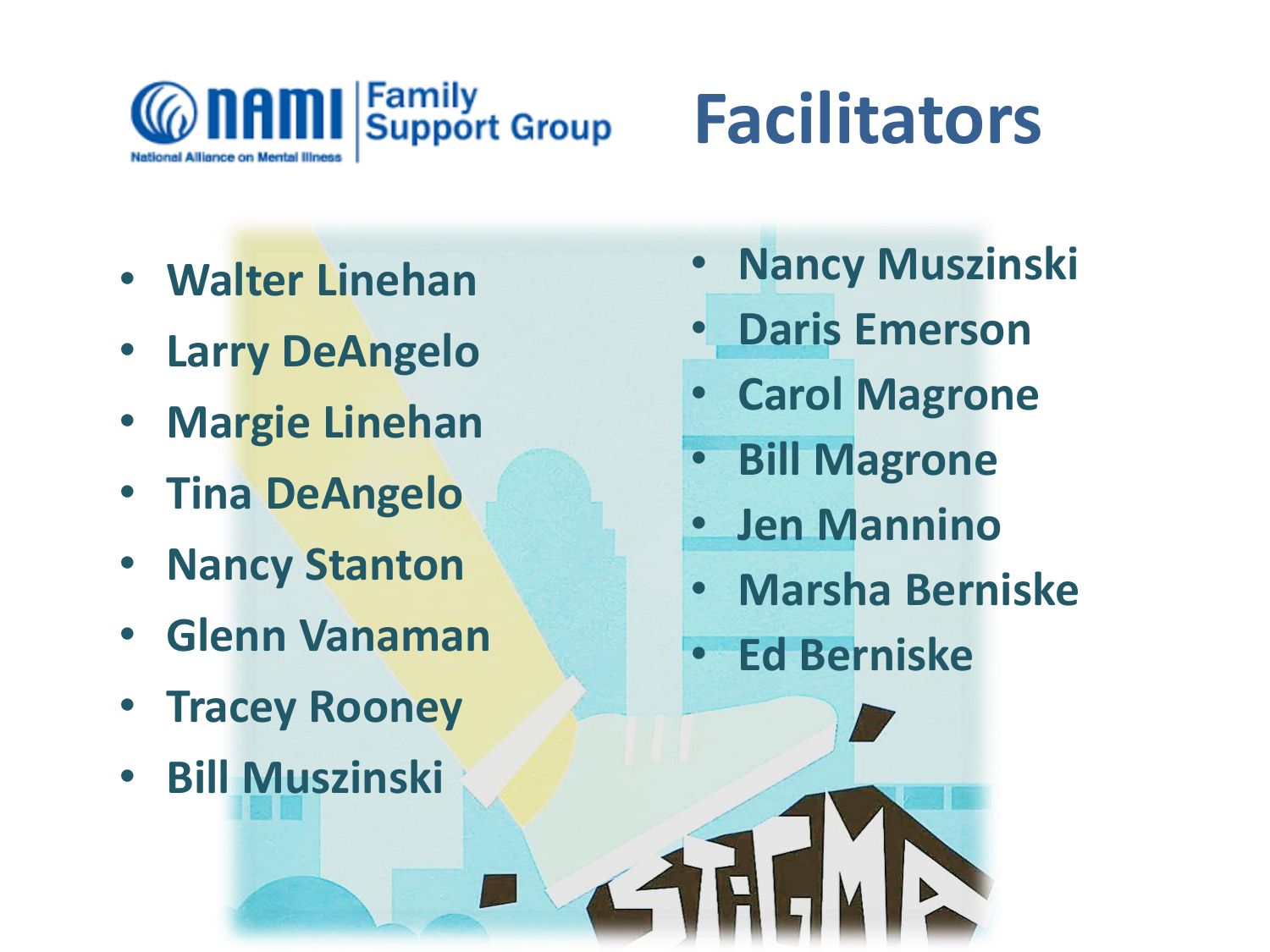

- **Marilyn Moran**
- **Bernice Drumheller**
- **Jeanne Butrick**
- **Jim Haughey**
- **Jannette Tibets**
- **Richard Finnegan**
- **Scotti Finnegan**
- **Carolann Gillard**

# **Facilitators**

- **Rebecca Kelley Morgan**
- **Joanne Owen**
- **Beth Gentleman**
- **Wendy Lindsay**
- **Carolyn Wit**
- **Linda Burnham**
- **Megan Grennan**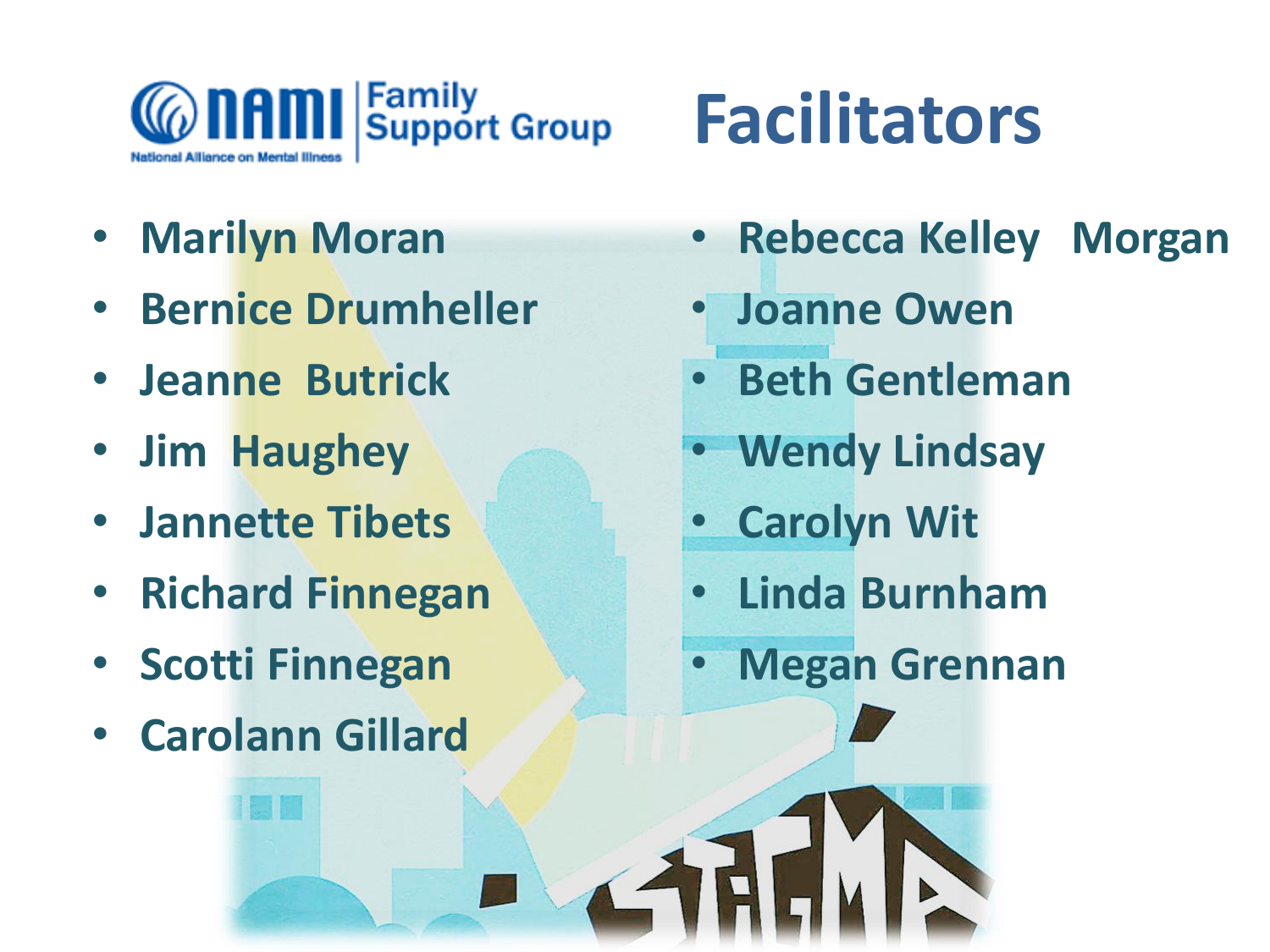

- **Abbey Weeks**
- **Alyssa DeMaster**
- **Amy Tee**
- **Andy Woodnutt**
- **Beth Flannery**
- **Beth Sugerman**
- **Bianey Ramirez**
- **Brian Scott**
- **Bruce Hoppe**
- **Cynthia Piltch**
- **Daniel Sullivan**
- **Jason Wright**
- **Jed Cantor**
- **Jenna Stanley**
- **Jennifer Morazes**
- **Jonathan Burke**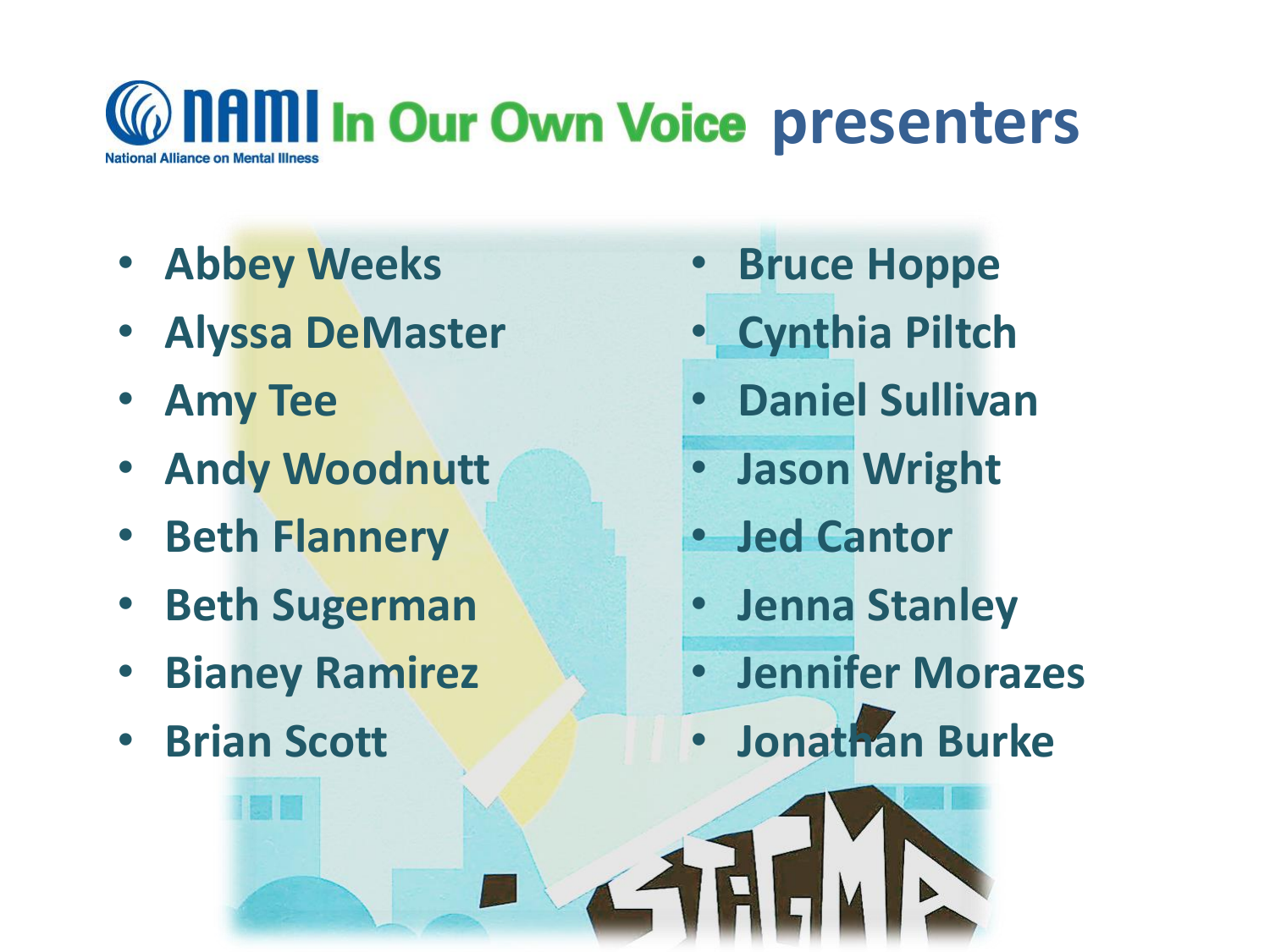# **Confirmation Our Own Voice presenters**

- **Jonathan Dean**
- **Kelly Donegan**
- **Kim Engle**
- **Liz D'Uva**
- **Lisa Monk**
- **Maddie Thomas**
- **Makaila Cerrone**
- **Manya Chylinski**
- **Mary Munsell**
- **Megan Wiechnik**
- **Melissa Brown**
- **Merlyn Snyder**
- **Michelle Archibald**
- **Mike Berggren**
- **Noj Zachariah**
- **Phyllis Rittner**
- **Raquel Lyons**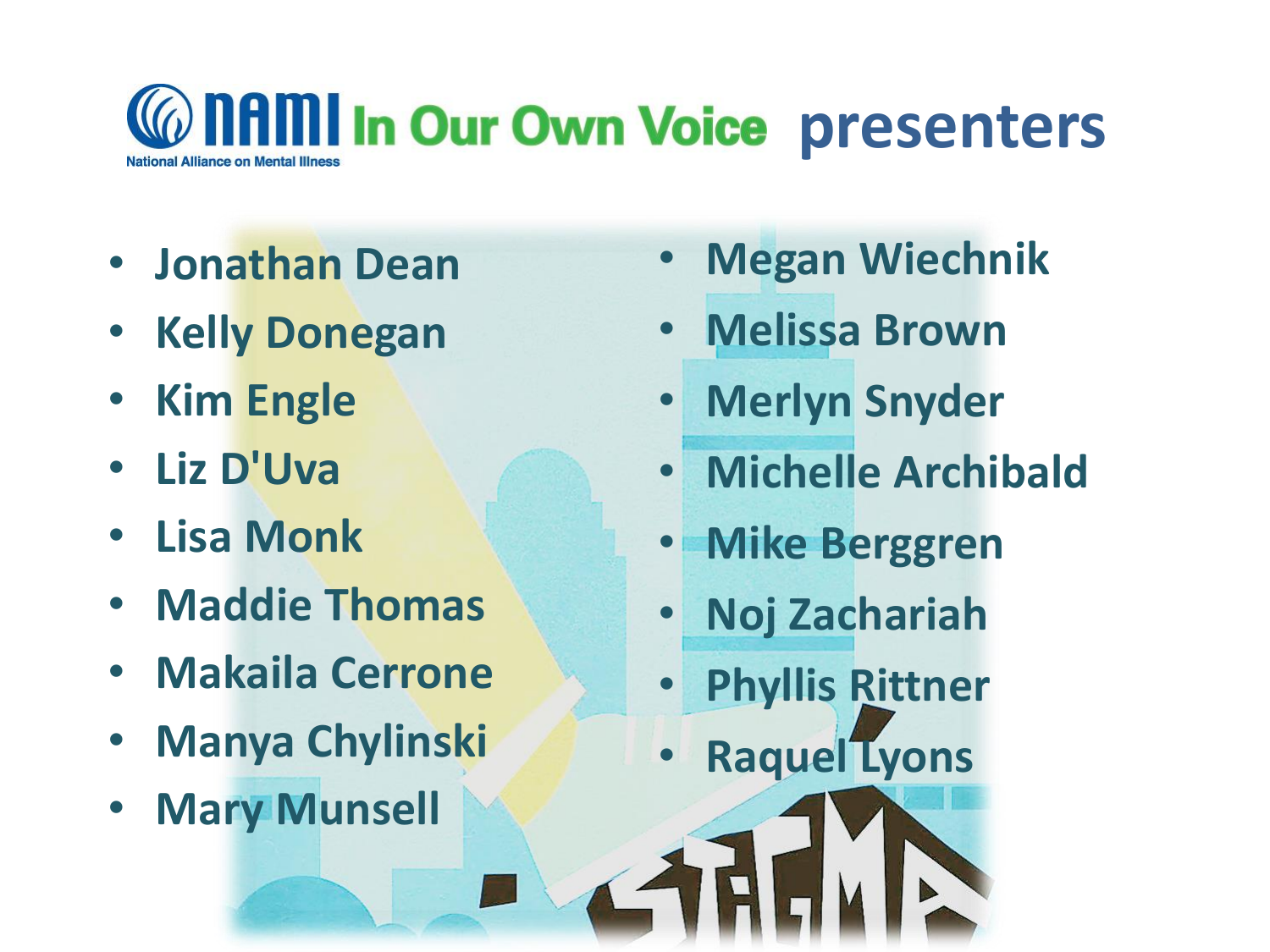

- **Rita Purcell**
- **Ruthann Brien**
- **Sandi Hammond**
- **Sandy Glover**
- **Sara Quinn**
- **Steve Penella**
- **Susan Dolan**
- **Tim Ryan**
- **Walter Curtin**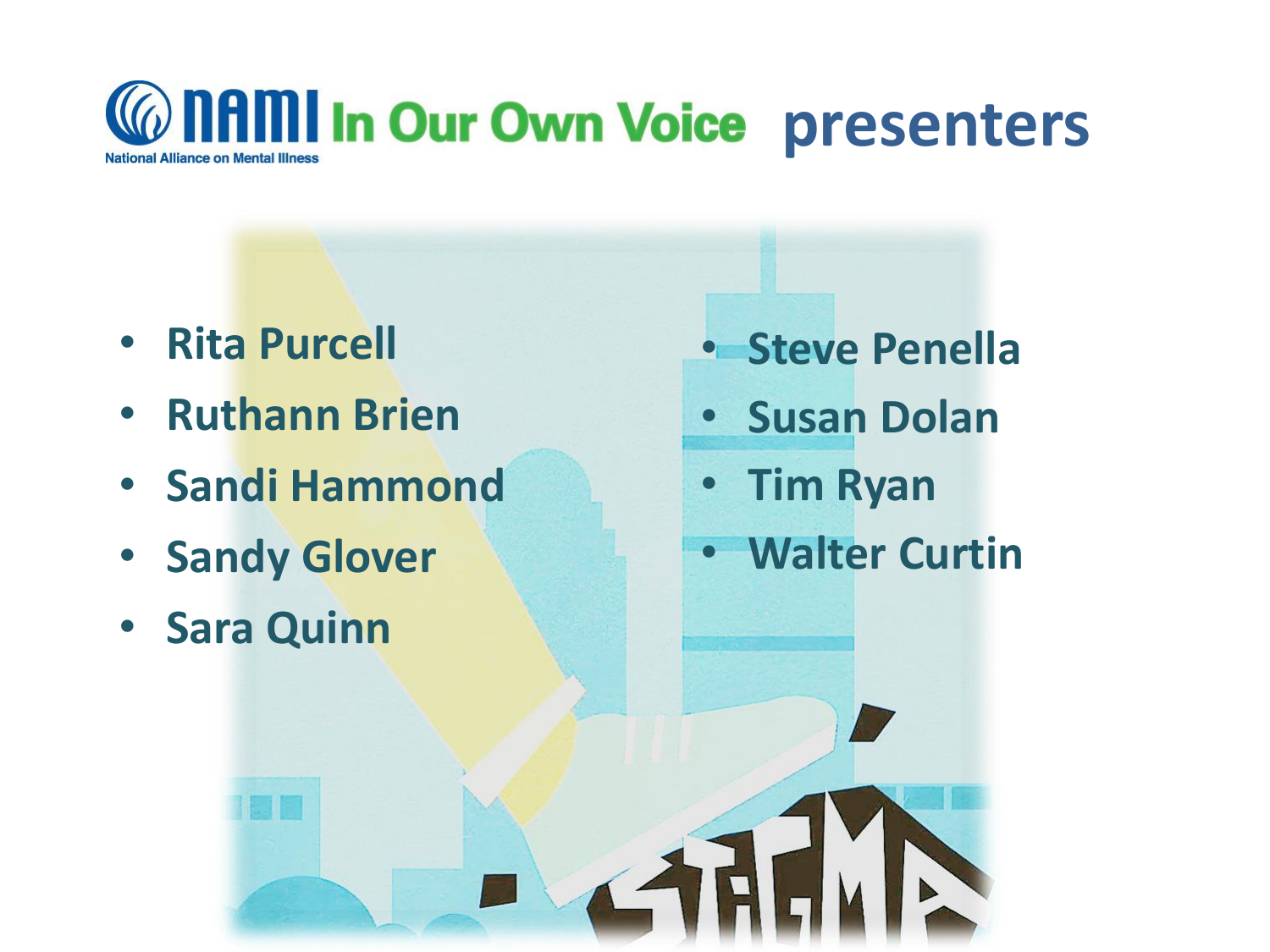

# **teachers**

- **Louray Barton**
- **Johnny Davis**
- **Alyssa DeMaster**
- **Kimberly Fall**
- **Larissa James**
- **Diane Joe**
- **Mark Karaotis**
- **Erika Katz**
- **Hillary Kiley**
- **Eileen Levin**
- **Raquel Lyons**
- **Lisa Monk**
- **Andrew Moskevich**
- **Ewa Pytowska**
- **Melissa Rahi**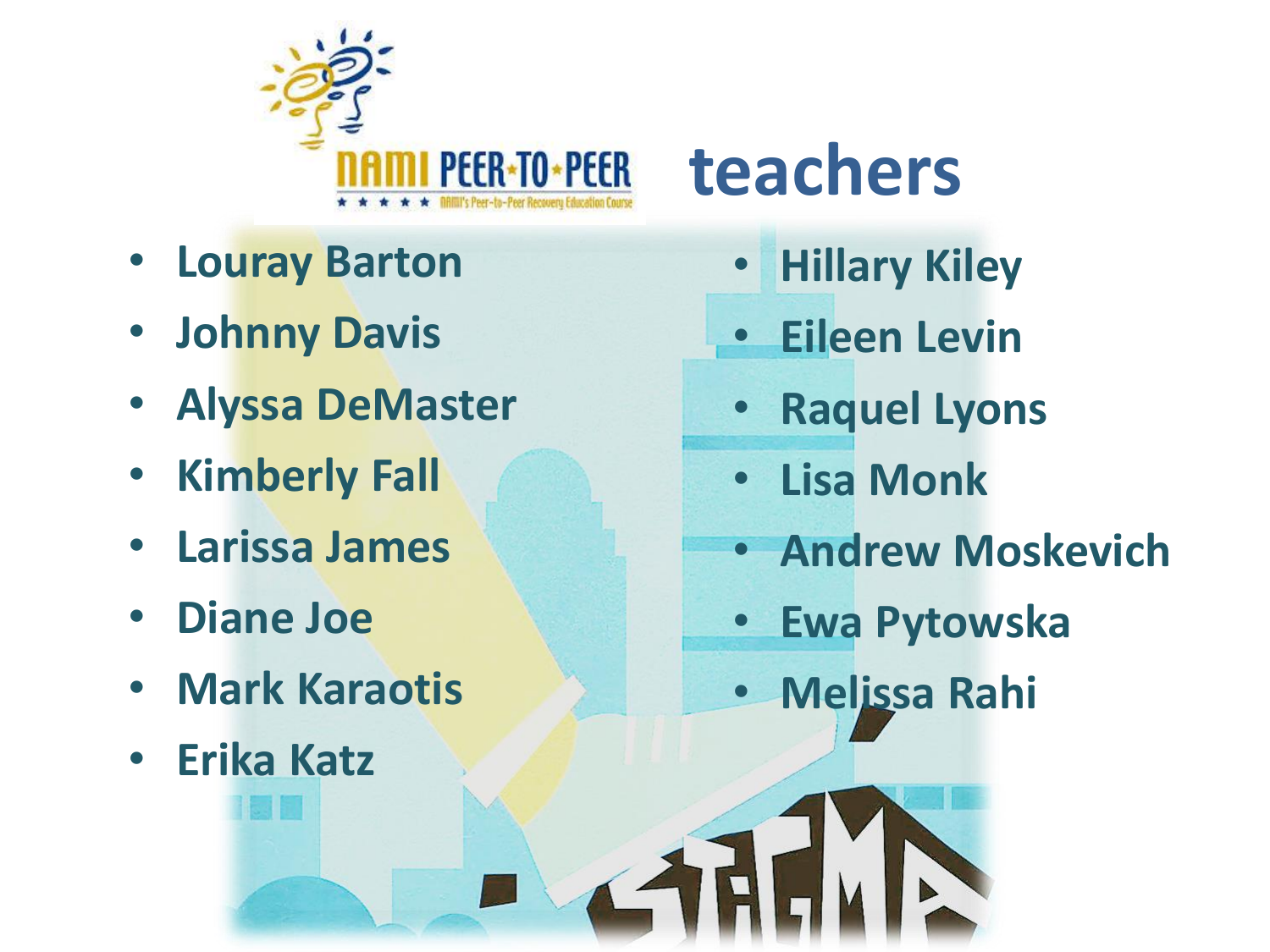

### **teachers**

- **Merlyn Snyder**
- **Stella Stewart**
- **Dan Sullivan**
- **Amy Tee**
- **Eliza Williamson**
- **Coeli Worral**
- **Jason Wright**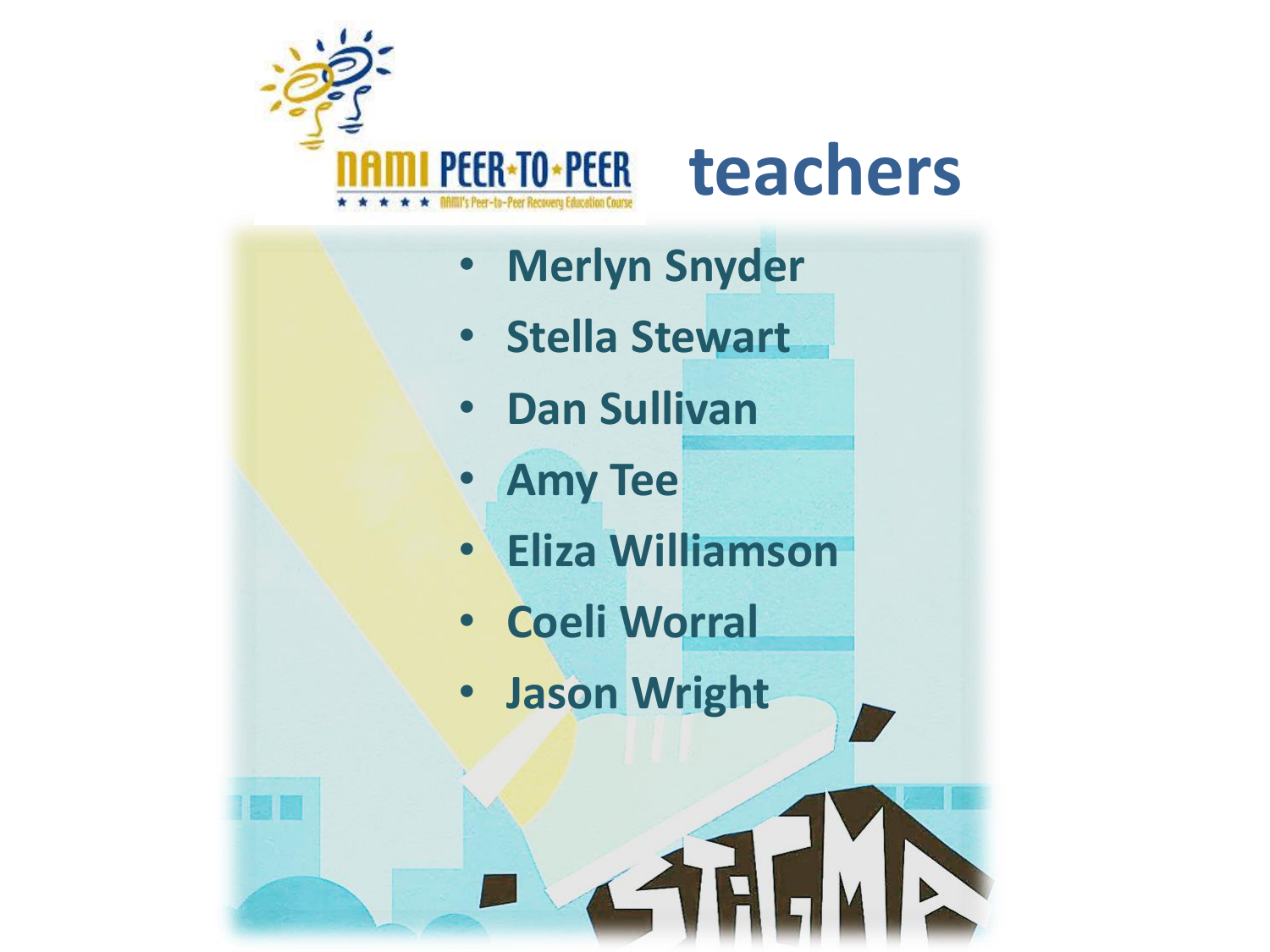



- **Louray Barton**
- **Dawne Benoit**
- **Nancy Berger**
- **Chaunte Briere**
- **Dorothy Buckoski**
- **Emmanuel Brown**
- **Marie Brown**
- **Linda Burnham**
- **Brenda Carney**
- **Michelle Chandler**
- **Sheila Coughlin**
- **Rosemarie DiGianvittorio**
- **Chris DiTunno**
- **Susan DiVenuto**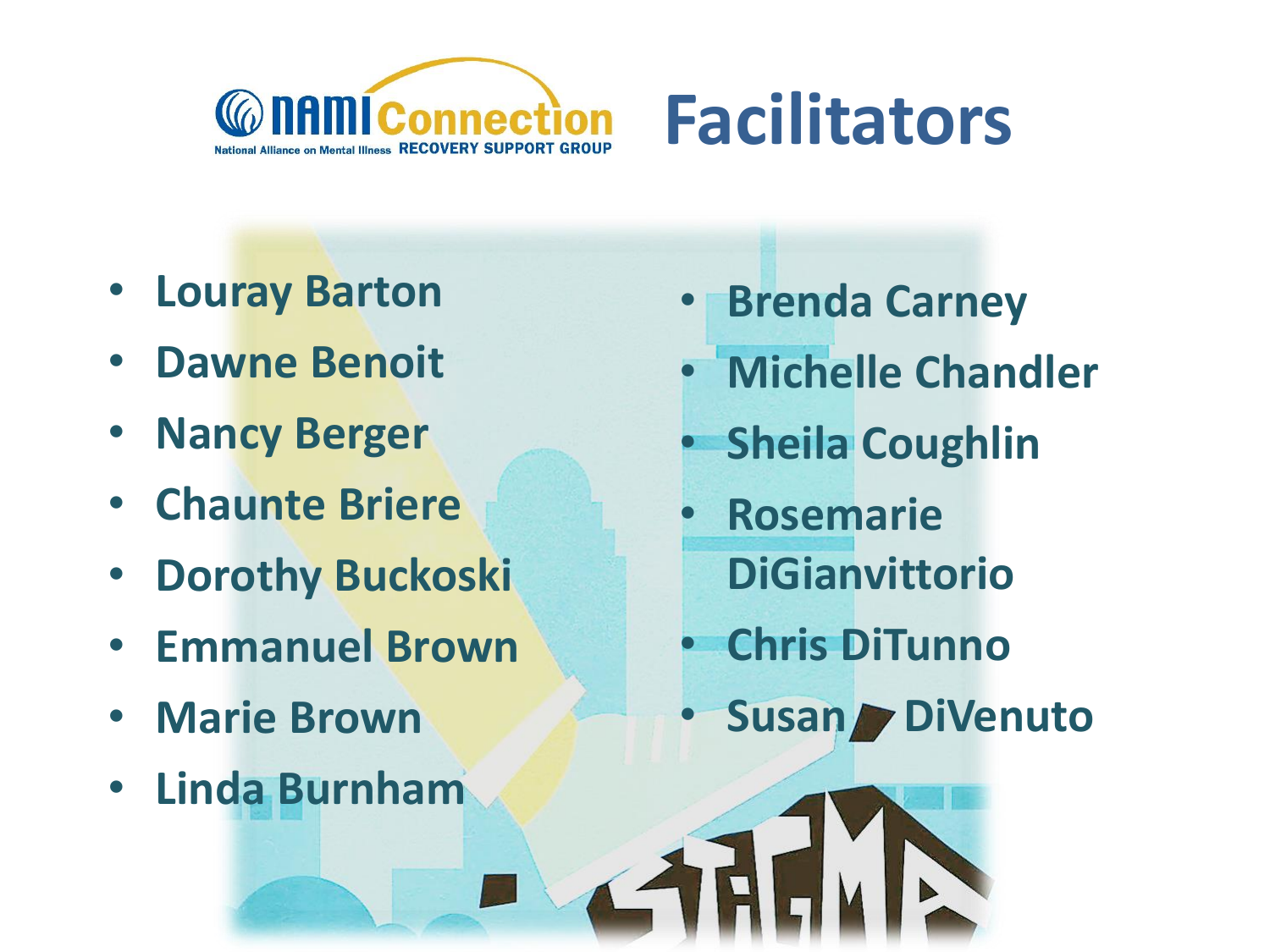



- **John Downes**
- **Elizabeth D'Uva**
- **Lisa Erickson**
- **Kimberly Fall**
- **Eleni Fernandez**
- **Jessica Folgore**
- **Kristina Fox**
- **Elizabeth Flannery**
- **Nicole Gallaher**
- **Jessica Garue**
- **Chelsea Gaudet**
- **Sandy Glover**
- **Yuka Gordon**
- **Bitsy Hadley**
- **Kim F** Hamilton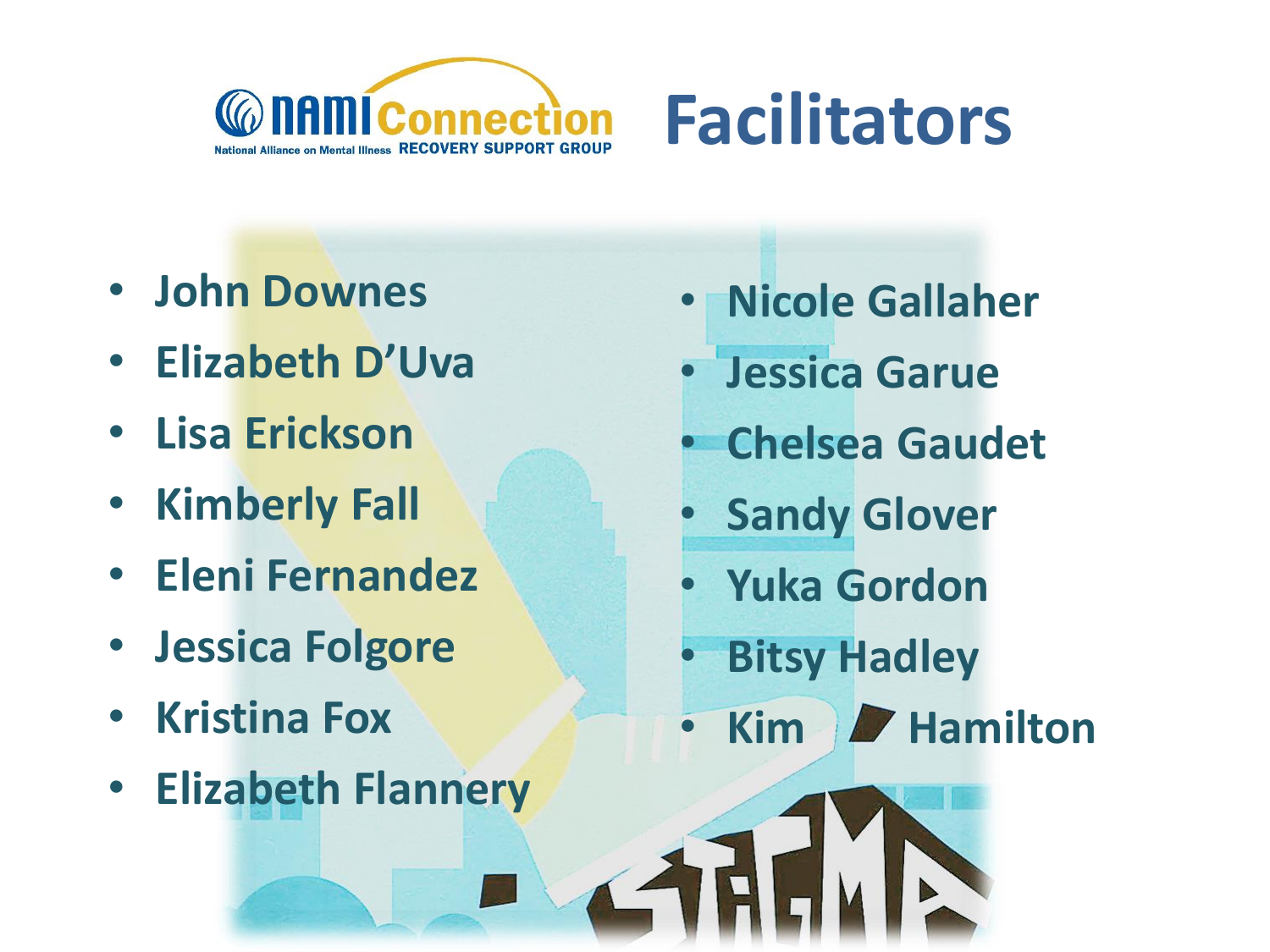



- **Ellen Hayes**
- **Cortney Hudson**
- **Erika Katz**
- **Denise Kent**
- **Donna Kelleher**
- **Judy Johnson**
- **Laurel Landon**
- **MaryAnn LeBlanc**
- **Amy Lenar**
- **Helena Lewis**
- **Jacquie Martinez**
- **Beth Mazzola**
- **Mary Phillips**
- **Cynthia Piltch**
- **Melissa Rahi**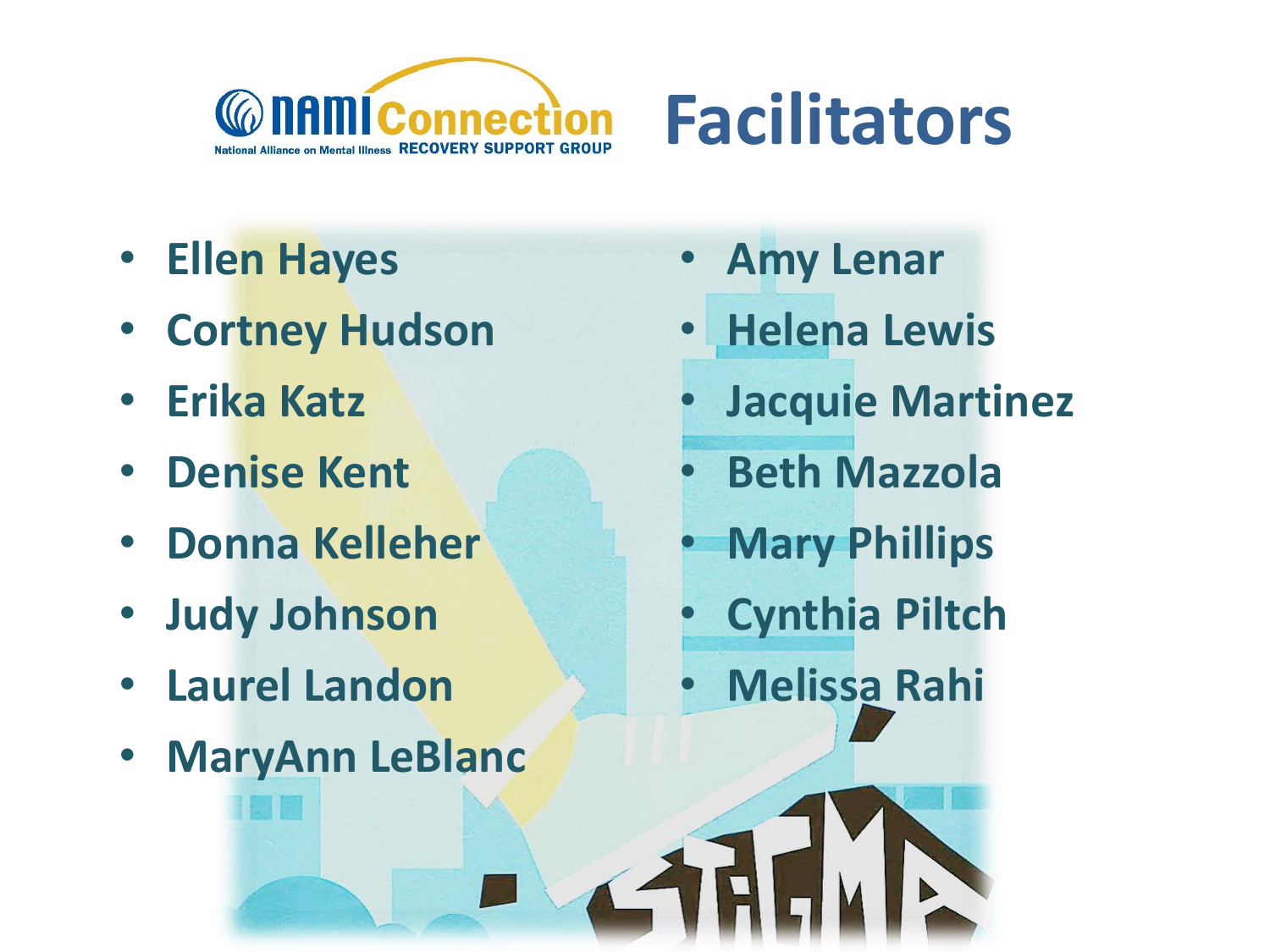



- **Iyanna Rivera**
- **Brian Shea**
- **Mike Siena**
- **Lisa Snyder**
- **Merlyn Snyder**
- **Robert Steinberg**
- **Stella Stewart**
- **Paul Styzcko**
- **Dan Sullivan**
- **Janel Tan**
- **Debbie Ward**
- **Robert Wild**
- **Carolyn Witt**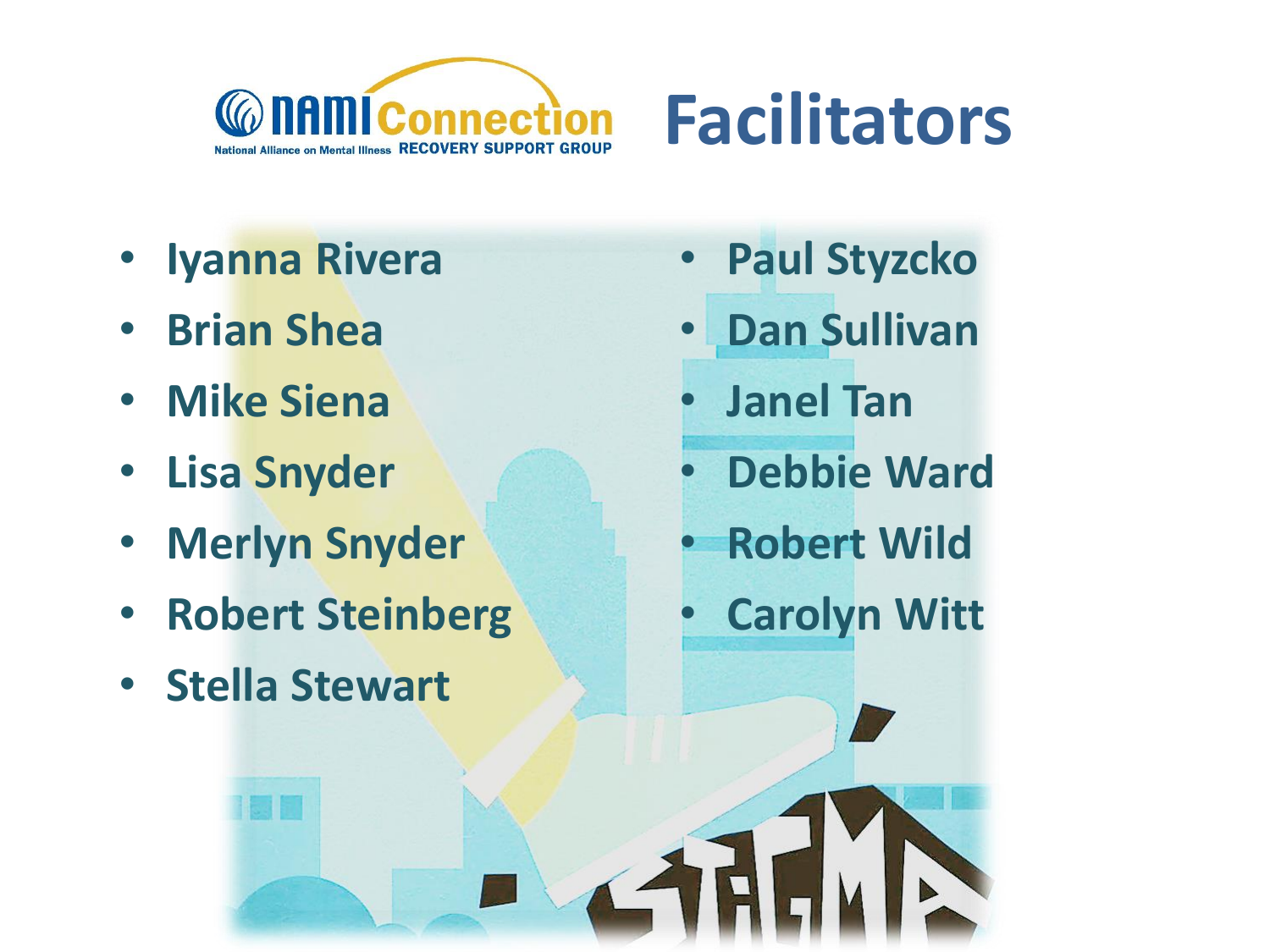## **NAMI Mass Office volunteers**

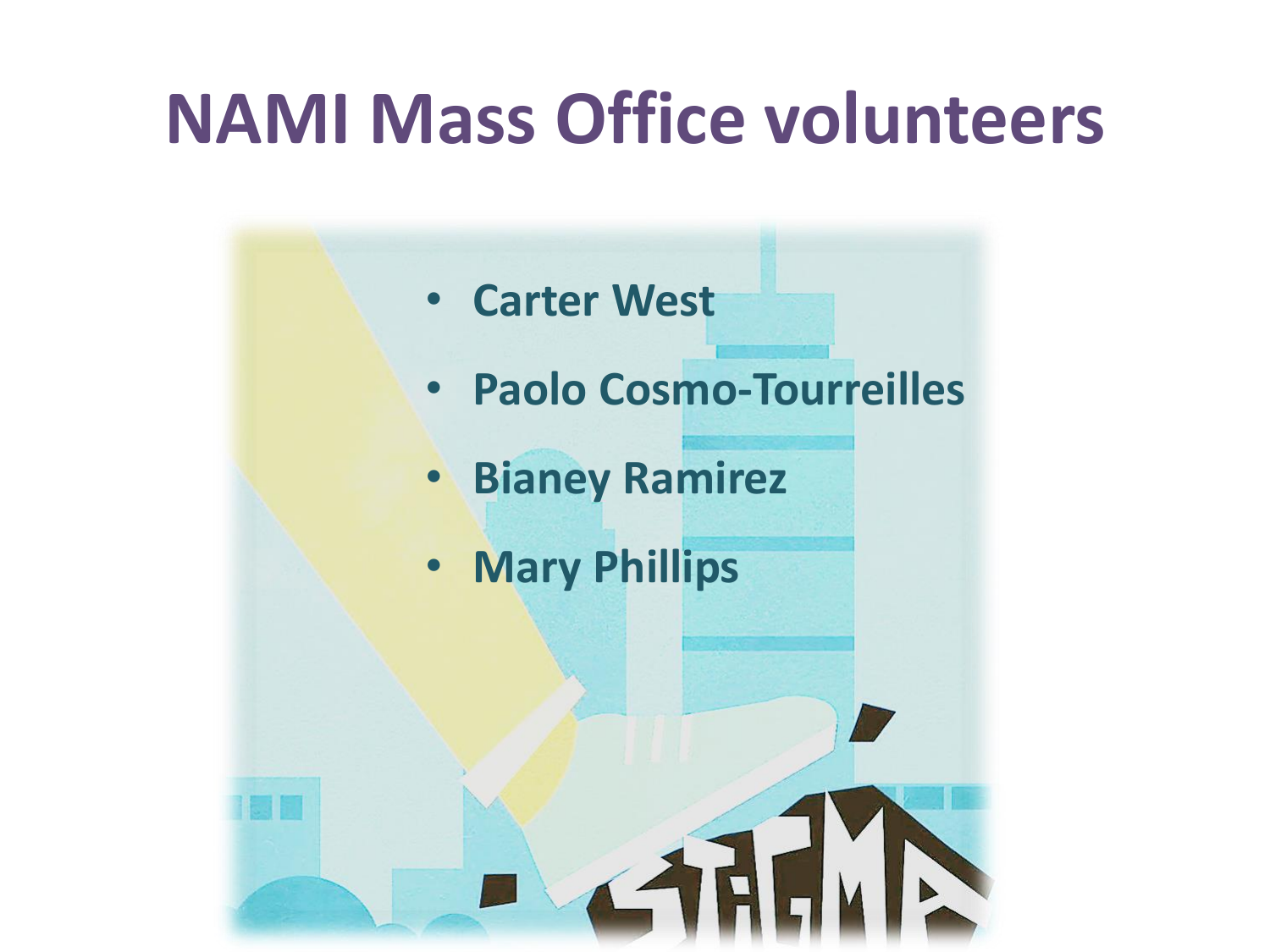#### **Walks volunteers** a nam **National Alliance on Mental Illness**

- **Tina Smith**
- **Mary C Phillips**
- **Julia Green**
- **Steve Hadden**
- **Karl Speth**
- **Ulysses DeGuzman**
- **Evan Iliakis**
- **Dan Kim**
- **Eileen Amy**
- **Carla Molina-Dean**
- **Rita Purcell**
- **Elizabeth Fong**
- **Candace Pladziewicz**
- **Mary Bradley**
- **Sharon Gooding**
- **Angel Gibbs**
- **Betty Vaughan**
- **Eric Stout**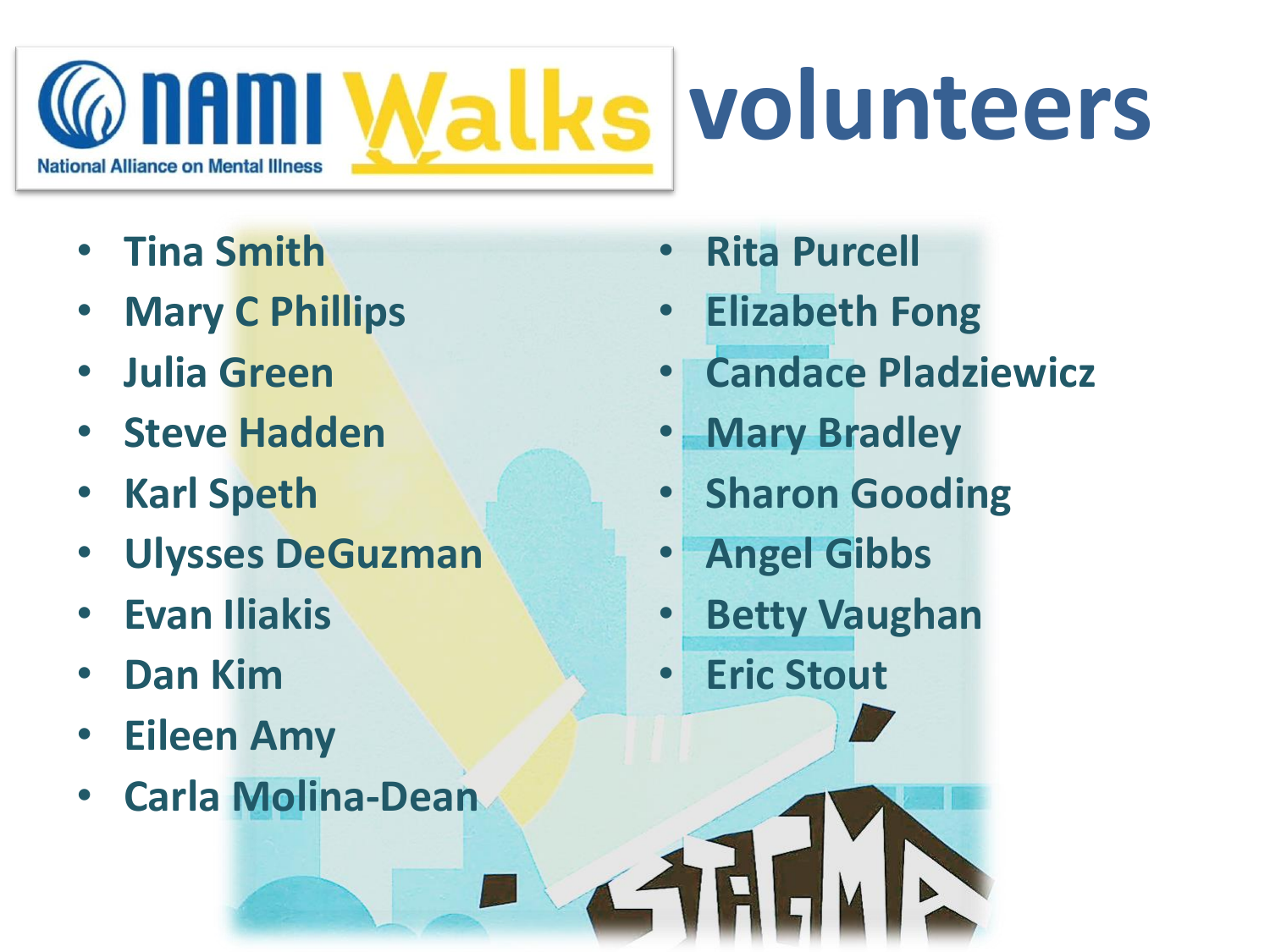#### a nam National Alliance on Mental Illness

# **Walks volunteers**

- **Ayat**
- **Timothy Peace**
- **Kimberly fall**
- **Margaret**
- **Michael Mackie**
- **Claire Rusciano**
- **Barbara McIsaac**
- **Lori Young**
- **Nick Burrow**
- **Kathleen Ballard**
- **Gretchen Bryan**
- **Maureen Donovan**
- **Mary Balsley**
- **Emmily Attocknie**
- **Nina Scott**
- **Sheila**
- **Sheila's husband**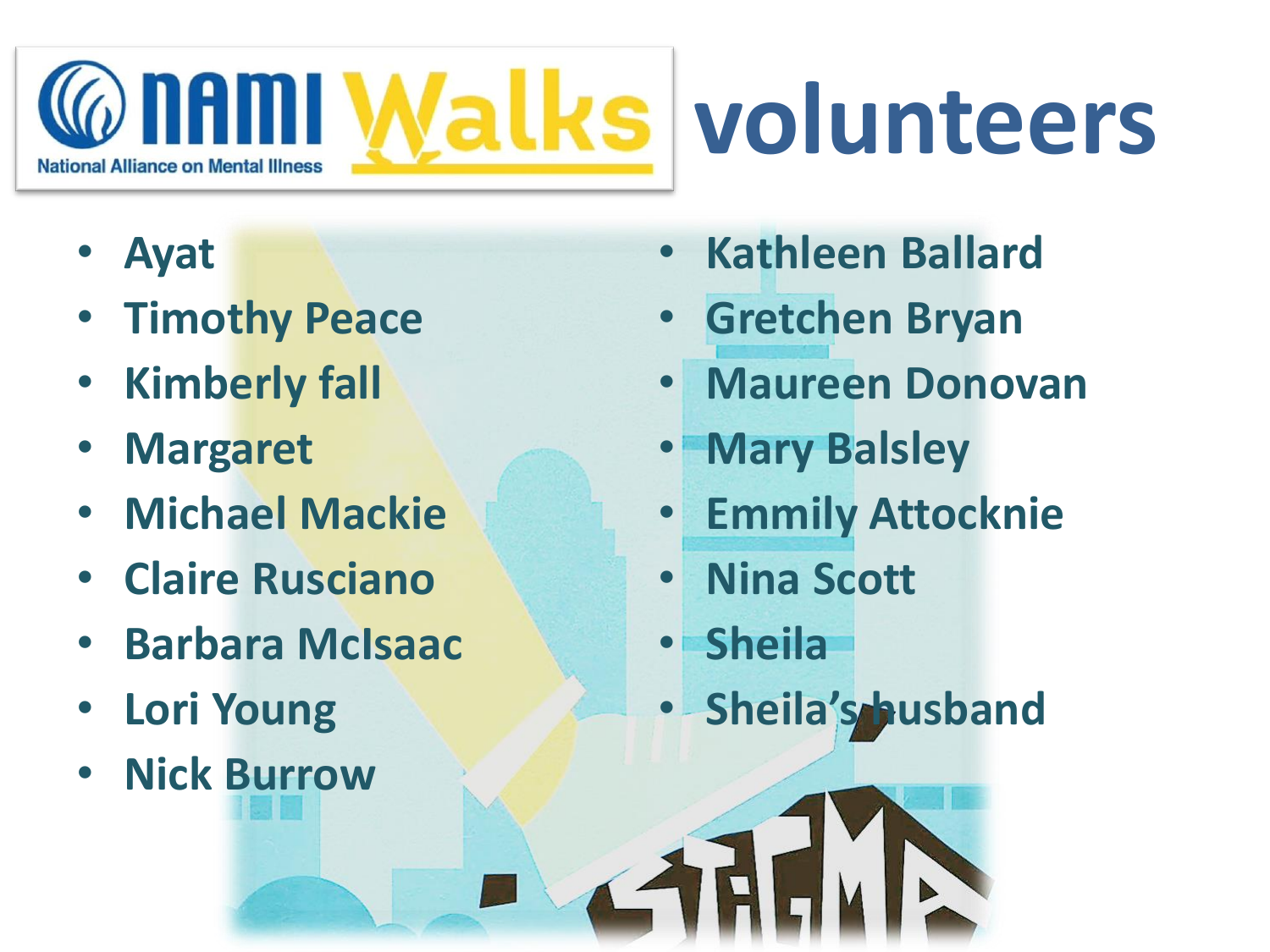### **Valks volunteers National Alliance on Mental Illness**

- **Katie Berlin**
- **Kristen Flynn**
- **David Nica**
- **Victoria Trinchitella**
- **Leah Jules**
- **Jacquelyn Benas**
- **Jaylen Moore**
- **Elaine**
- **Jennifer Howard**
- **Ryan E Gardiner**
- **Kyle Blouin**
- **Shannon Cunningham**
- **Jake Nelson**
- **Katie Andrews**
- **Richard Gong**
- **Liz Watson**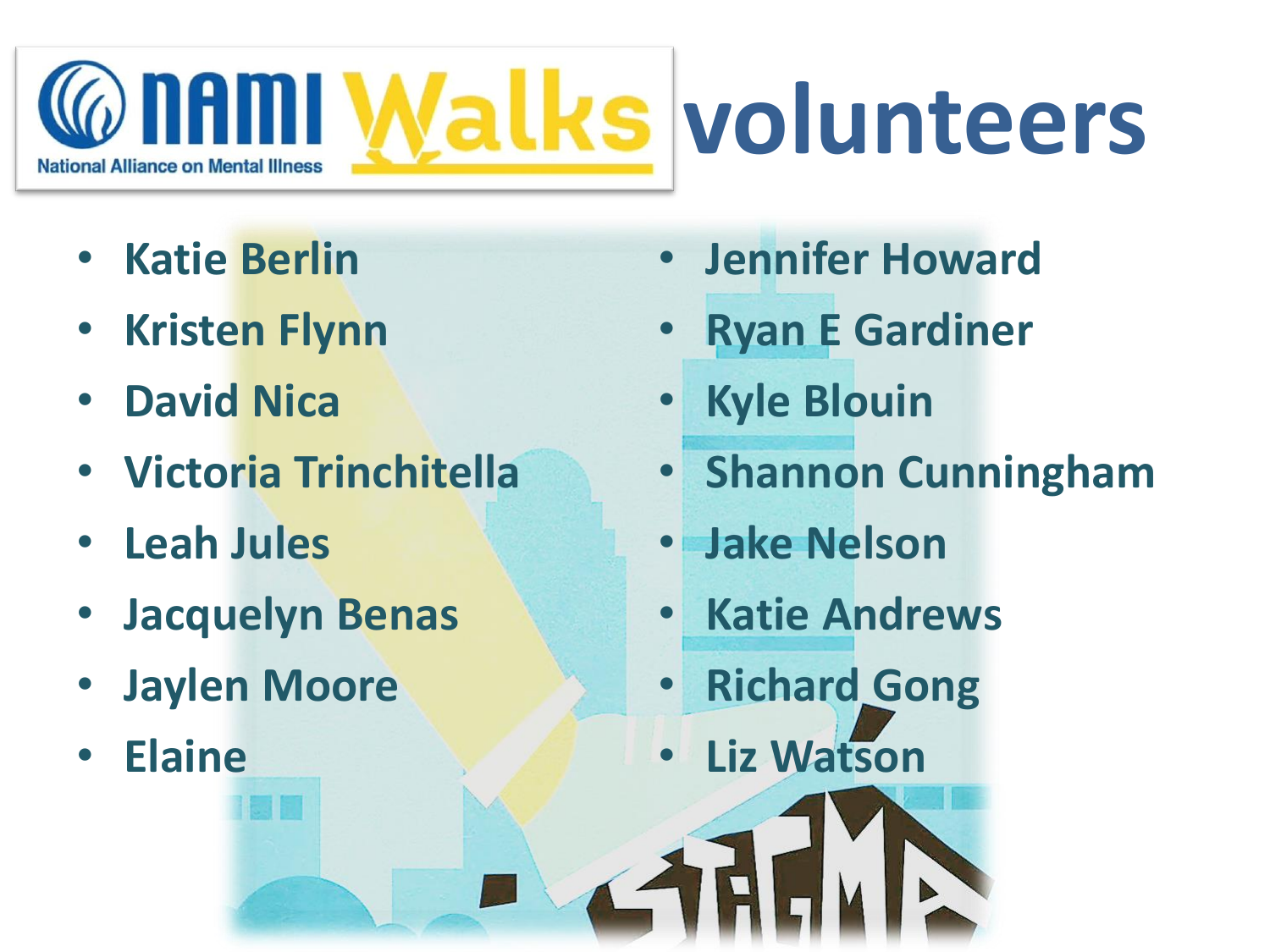#### **volunteers National Alliance on Mental Illness**

- **Bill Wu**
- **Katharine Dixon**
- **Sharon Becker**
- **Nicholas Wu**
- **Haris Brkic**
- **David Wu**
- **Ameera**
- **Roy Lynch**
- **Stephanie Schillmeister**
- **Angela Swanson**
- **Jason Evans**
- **Megan Wiechnik**
- **Alex Cherkasov**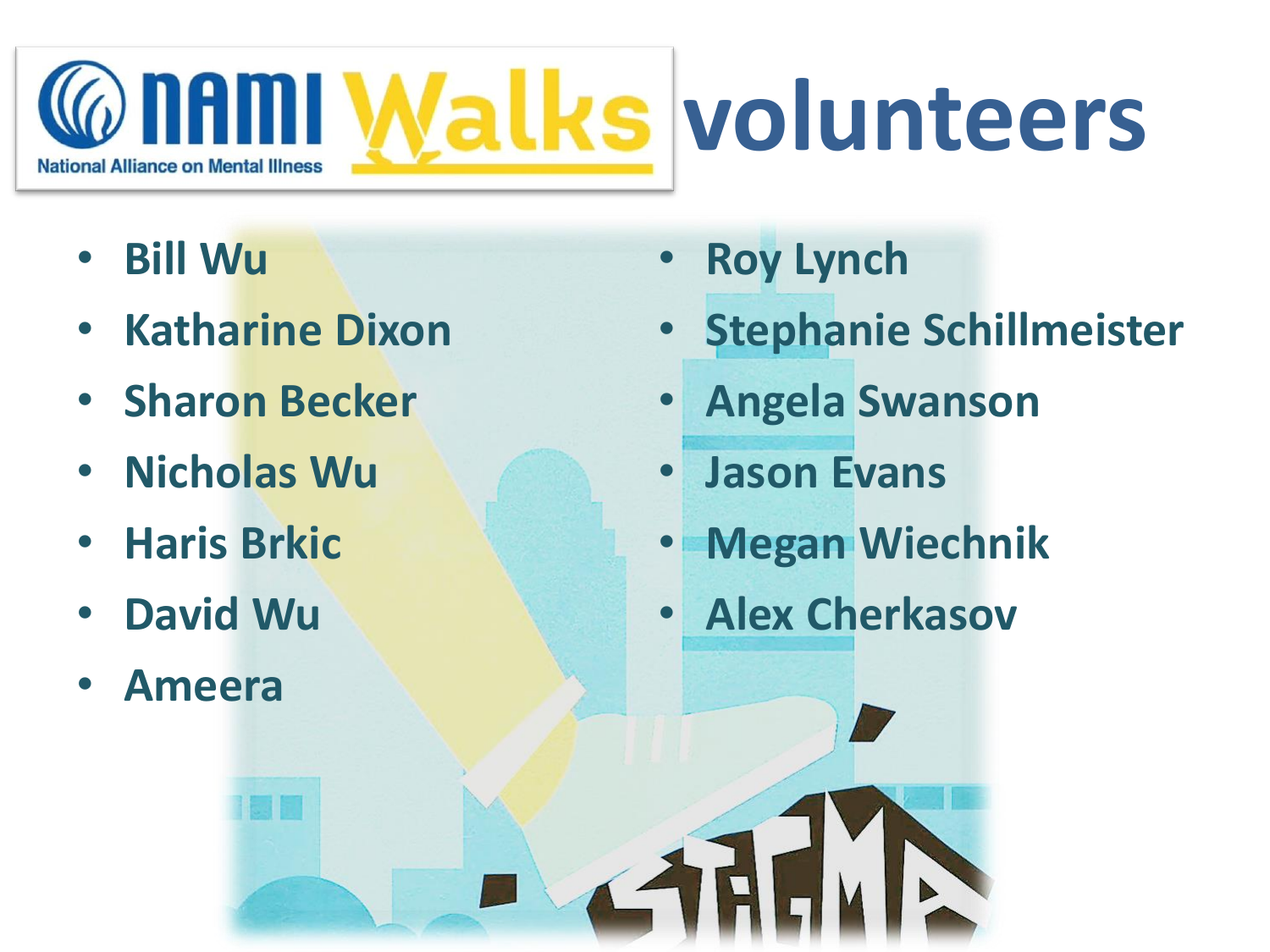

#### **SHARING YOUR STORY WITH LAW ENFORCEMENT**

- **Mike Berggren**
- **Sam Botsford**
- **Lynn Chenevert**
- **Maureen Donovan**
- **Stacy Evans**
- **Helina Fontes**
- **Kim Fuller**
- **Jimmy Gerostergios**
- **Lainie Goodman**
- **Louis Griffith**
- **Valerie Headley**
- **Lj Judge**
- **Tonisha Pinckney**
- **Brian Scott**
- **Rae Simpson**
- **Abbey Weeks**
- **Carla Wicks**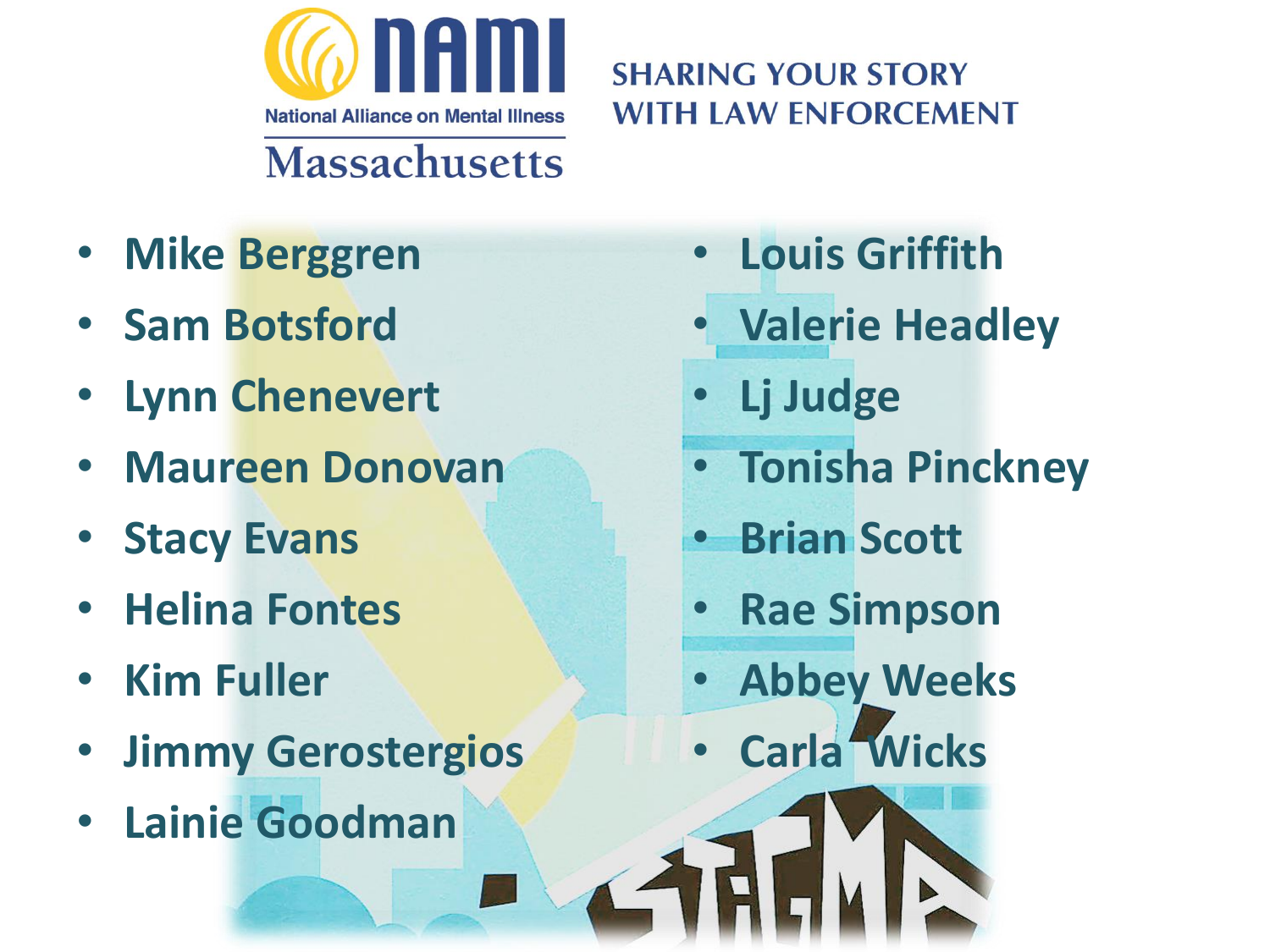

#### **Massachusetts**

- **Stephanie Adornetto**
- **Monica Luke**
- **Rae Simpson**
- **Malva Crothers**
- **Mary Zdanowicz**
- **Jack Ross**
- **Lori Krinsky**
- **Brenda Venice**
- **Dick Edgart**
- **Chris Sadkowski**
- **Mary Cockcroft**
- **Sid Gelb**

**ADVOCACY** 

- **Cathy Gaudet**
- **Mary Calrson**
- **Sheila Flaherty**
- **Janette Tibets**
- **Neil Boyd**